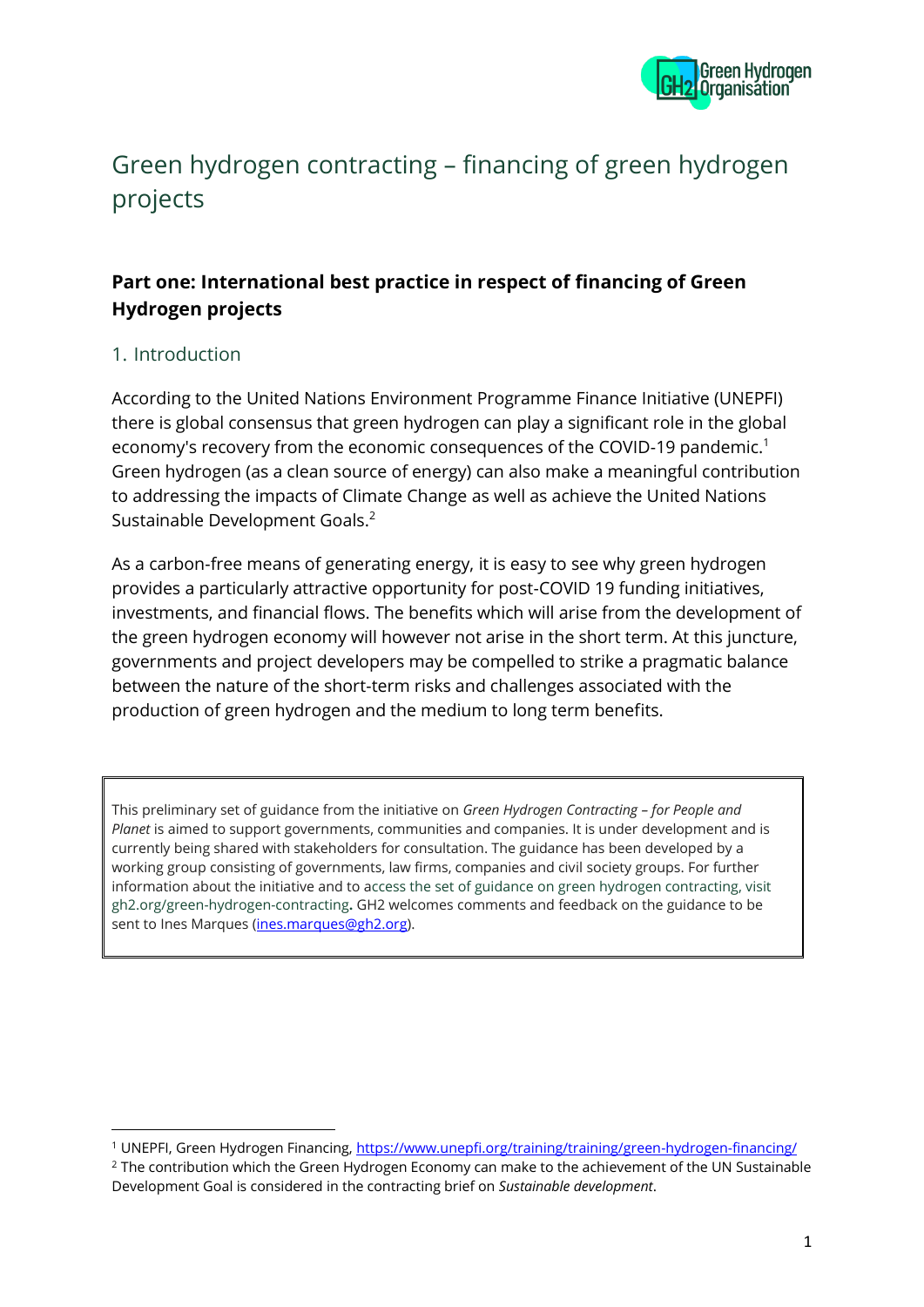

This brief provides a summary of certain key issues relating to the financing of green hydrogen projects (using electrolysis powered by electricity obtained from renewable energy) that stakeholders will need to address as business models across the emerging hydrogen sector develop. To this end, it provides a roadmap to:

- i) Develop instruments and financing structures with features responding to certain challenges and risks associated with the hydrogen value chain; and
- ii) Replicate, wherever possible, financing structures already deployed at scale in other sectors of activity (e.g., renewables, liquefied natural gas - LNG). In this regard, the paper also applies lessons from transactions in such sectors to develop the most cost-effective financing mechanisms for green hydrogen, taking advantage of both nascent business models and public support mechanisms.

Although this paper looks ahead to the financing of green hydrogen projects on a longterm 'limited recourse' basis (i.e., with the lenders' recourse being limited to the cashflows of the project during the operational phase), in the short-term it is expected that many projects in this sector will either require some form of completion support and long-term offtake support, or will be funded on the balance sheet of sponsors and by direct government support.<sup>3</sup>

Hydrogen is at the intersection of major industrial sectors, mobility, and energy. The financing of the green hydrogen value chain is expected to include the manufacturing of upstream and downstream equipment, hydrogen production, storage, transportation, and infrastructure to deliver hydrogen (and, in some cases ammonia as a means of storage of hydrogen) to market / end-users. The financing structure and bankability analysis for green hydrogen projects will vary depending on, among other things, the offtake arrangements, where the plant is located, whether the undertaking is a "greenfield" or "brownfield" development and access to renewable energy and existing infrastructure in the host country.

Project financing lenders have demonstrated a willingness to develop structures that involve the application of new or existing technology on a larger scale and in integrated projects. **The challenge for green hydrogen projects is to structure an acceptable risk profile for financing by allocating risks to those best able to take them, whether this be sponsors, insurers, financiers or ultimately in some cases, governments.** The project finance lending community are experts at assessing and pricing risk and, whilst they can be expected to accept some risk on early projects, their approach to risk is traditionally conservative, with a low appetite for default.

<sup>&</sup>lt;sup>3</sup> Potential models and mechanisms which the host state governments and sponsors could consider is discussed in more detail in the contracting brief on *Fiscal Terms and Incentives*.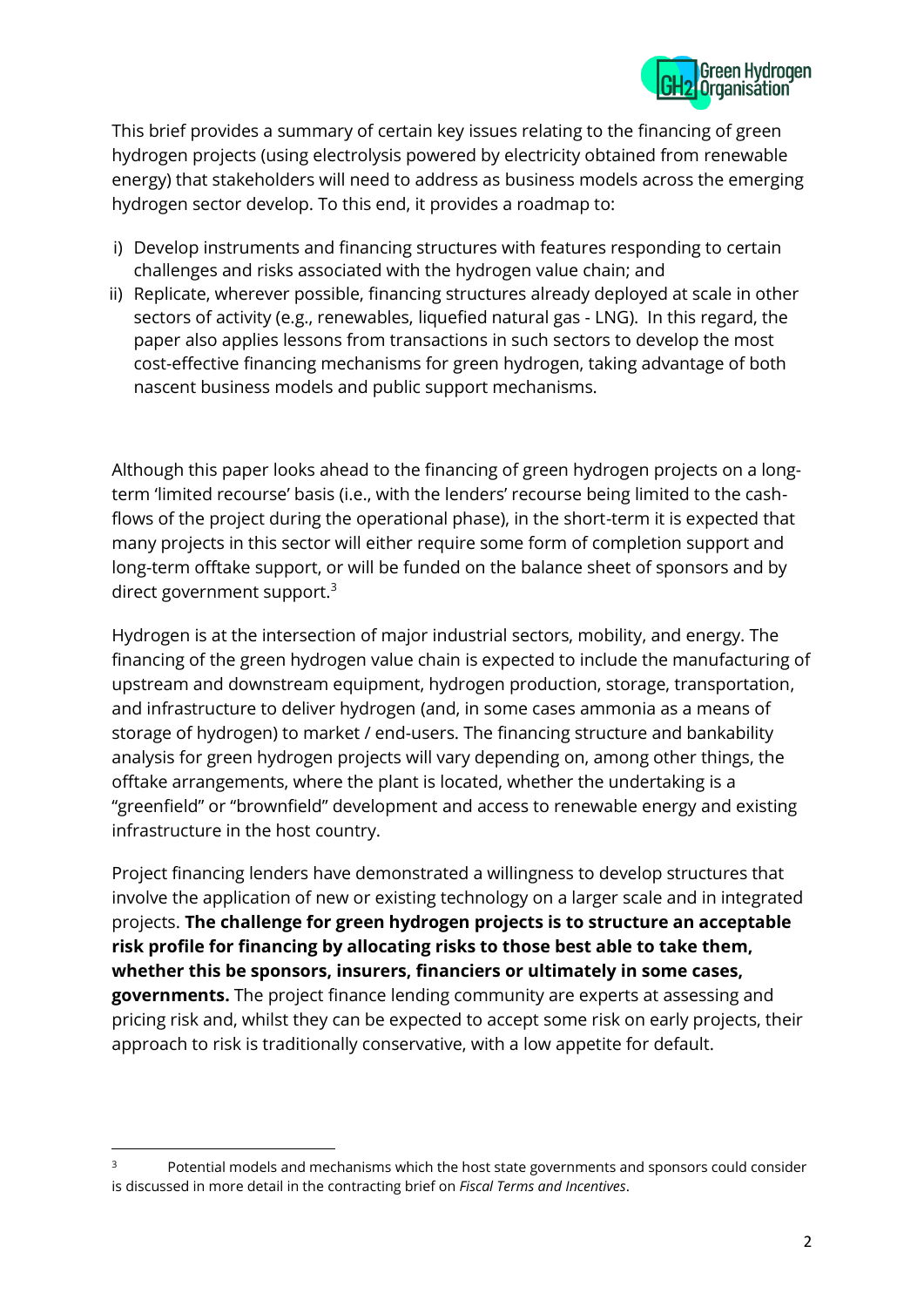

The existing global hydrogen generation market size was estimated at USD 124.52 billion in 2021.<sup>4</sup> While there is currently no spot market for hydrogen, this demonstrates a clear demand that will support the funding of new green hydrogen projects by private finance. Initial project financing transactions are likely to focus on opportunities where there is proven demand, by replacing "grey", "brown", and "black" hydrogen with "green hydrogen" in industrial processes as a way of decarbonizing production of goods that already use hydrogen as a feedstock (e.g., ammonia, refining, and glass production), and include activities currently relying on fossil fuels (e.g., steel production, with the substitution of hydrogen for coal in the direct reduction process).

At this juncture the long-distance supply of hydrogen presents certain technical challenges.<sup>5</sup> To transport hydrogen, it must be either be liquified or converted into chemical carrier compounds (such as ammonia). At the point of import, the hydrogen must undergo either a re-gasification or reconversion conversion process, in a similar way to the LNG value chain. The economics of the long-distance trade of liquefied hydrogen are as yet unknown. As the development of a global hydrogen market gathers pace, commercially viable transport models are however expected to emerge. Parallels can be drawn with the LNG market where integrated liquefaction and regassification projects have been successfully project financed around the world, most notably, in Qatar.

Initial project financings of green hydrogen projects are therefore likely to focus on the transport of hydrogen over shorter distances where there is an existing network, such as around continental Europe, and where pipeline transmission of gaseous hydrogen will be more cost effective. While pipeline transmission using existing gas networks is possible, significant and most likely costly upgrades to that infrastructure may be required owing to hydrogen's chemical and physical properties.

While some commentators<sup>6</sup> suggest that existing LNG infrastructure could be modified for liquefied hydrogen, others believe that dedicated infrastructure will be required, possibly at or adjacent to existing LNG infrastructure. Other potentially cost-competitive methods of hydrogen transportation have been proposed, including the conversion of hydrogen to chemical carrier compounds, which can be shipped to the destination port for reconversion to hydrogen at destination. The transportation and storage of such chemical compounds are expected to require enhanced safety analysis by the sponsors' and the lenders' advisors.

# 2. Relevant practices and international trends

https://www.naturalgasintel.com/lng-infrastructure-easily-modified-to-liquefy-hydrogen-says-chart-ceo/

<sup>4</sup> Grand View Research (2022), Hydrogen Generation Market Size, Share & Trends Analysis Report, <https://www.grandviewresearch.com/industry-analysis/hydrogen-generation-market>

<sup>5</sup> US Hydrogen and Fuel Cell Technologies Office, Hydrogen Storage Challenges, <https://www.energy.gov/eere/fuelcells/hydrogen-storage-challenges>

<sup>6</sup> NGI (2020), Infrastructure Easily Modified to Liquefy Hydrogen, Says Chart CEO,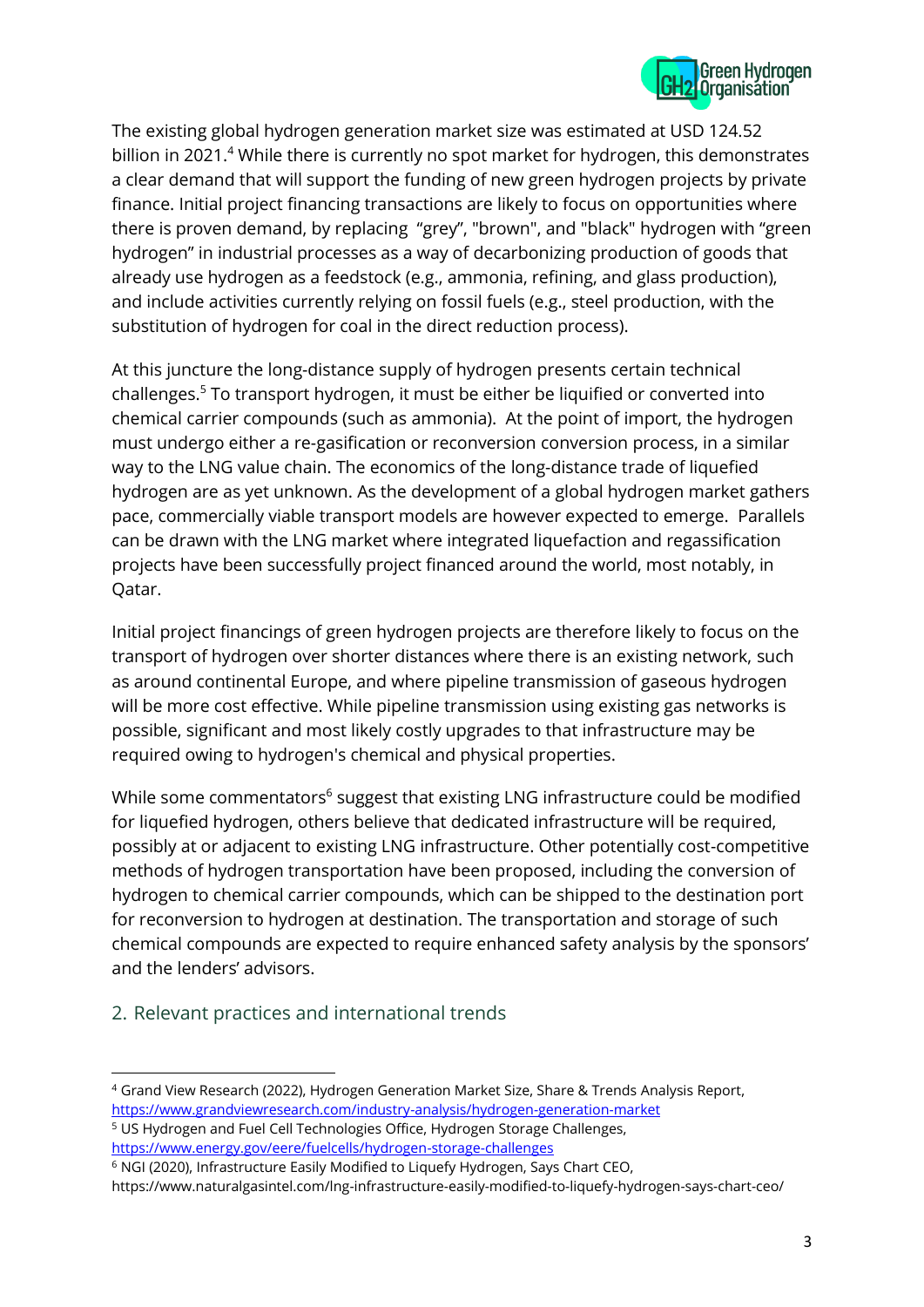

It is premature to discuss international trends in the financing of green hydrogen projects. This briefing paper therefore assesses a number of important considerations that are expected to influence the future development of financing activity in the sector. These are:

- a) Finance Sources
- b) Risk allocation: due diligence
- c) Risk allocation: sponsor support
- d) Government / Public Sector Finance and the Regulatory Landscape

#### **a) Finance Sources**

Green hydrogen project financing may be expected to involve one or more of the following lender groups:

i) Export Credit Agencies (ECAs)

ECAs can be providers of political and / or commercial risk insurance, and of direct lending to support the export of equipment and services from the country in which the ECA is based (i.e., on a "tied basis"). ECA support can also be accessed via equity investment or offtake. As such, in structuring the project, strategic partnerships, procurement sources and offtake markets each need careful consideration when assessing financing needs.

ECAs are a key source of liquidity for project financing transactions, particularly in the energy space, and have demonstrated the capacity and willingness to accept risks (including technological and geographical / political risks) that commercial lenders are not able to accept (or are not able to accept at a price that supports the economics of the project). As well as having the potential to offer significant liquidity and reduce all in costs as compared to commercial bank lending, ECAs may also be willing to lend on longer tenors. ECAs are therefore expected to be a key enabler for the development of project financing transactions and have a role in "crowding in" other funding sources.

#### ii) Multilateral and development financial institutions

As has been demonstrated in other sectors, multilaterals can be a source of substantial funding for projects in relatively new sectors. In Europe for example, the European Investment Bank has played a key role in the development of the offshore wind sector by committing large amounts of debt to the sector to support development projects. Whilst these institutions have geographical limitations, many appear to have demonstrated enthusiasm to support green hydrogen projects.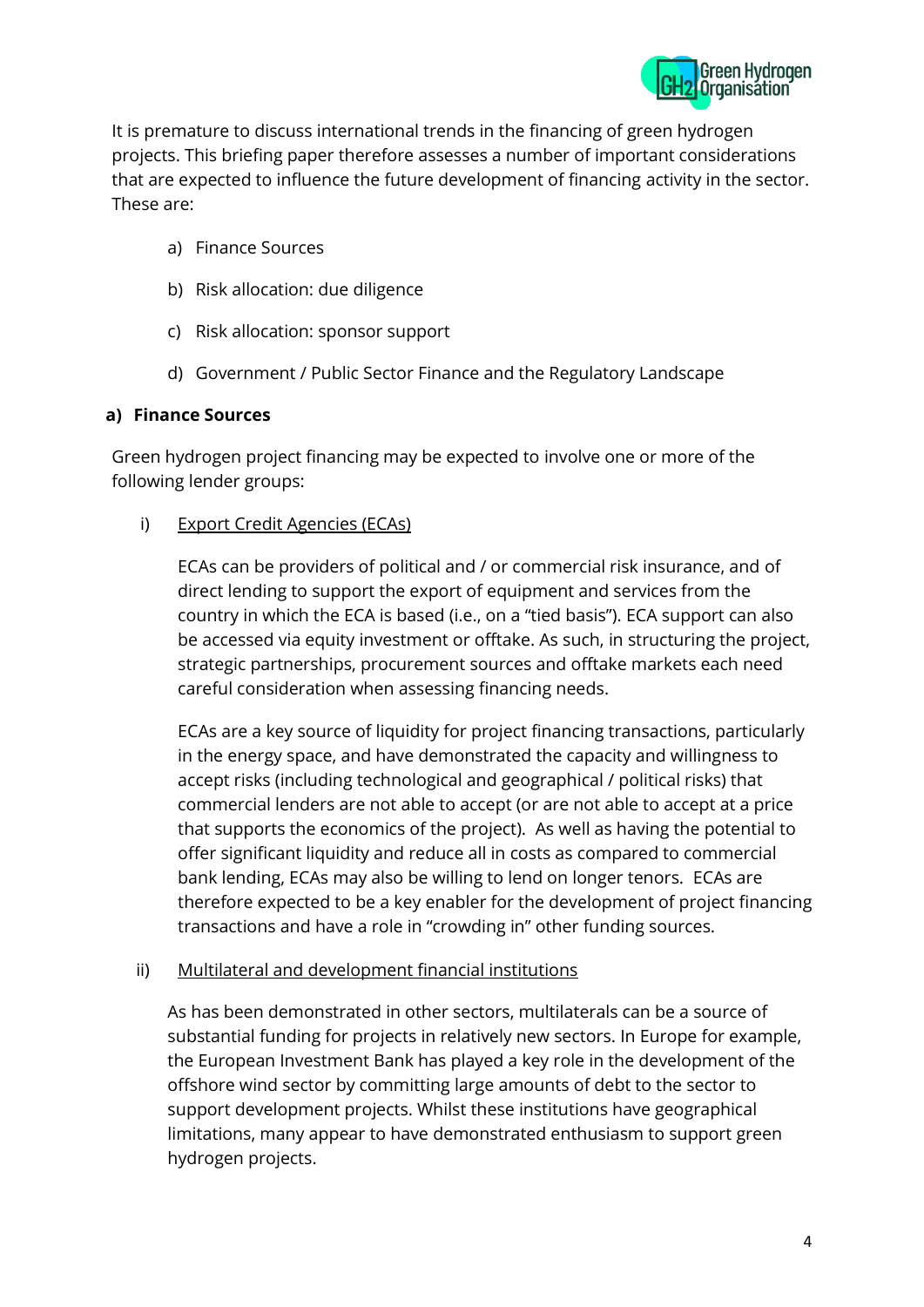

The African Development Bank's [Sustainable Energy Fund for Africa](https://www.afdb.org/en/topics-and-sectors/initiatives-partnerships/sustainable-energy-fund-for-africa) (SEFA) may be an example of a further source of funding for projects based in Africa. This multi-donor special fund was established to provide catalytic finance to unlock private sector investments in renewable energy and energy efficiency.

In its own words, SEFA offers technical assistance and concessional finance instruments to remove market barriers, build a more robust pipeline of projects and improve the risk-return profile of individual investments. The Fund's overarching goal is to contribute to universal access to affordable, reliable, sustainable, and modern energy services for all in Africa, in line with the New Deal on Energy for Africa and Sustainable Development Goal 7. It goes without saying that the Green Hydrogen economy could meaningfully contribute to the achievement of these objectives.<sup>7</sup>

#### iii) Commercial bank term debt providers

These entities would typically provide medium to long-term amortizing loans, secured on the assets being financed. The lending policies of international commercial banks who are active in the energy sector are increasingly focused on the carbon intensity of projects and borrowers, with a marked shift away from fossil fuel projects. Compliance with green loan principles, as described below, should further enable access to increased market liquidity for green loan projects.

#### iv) Governments and other international organisations (e.g., the EU innovation fund):

Public institutions are expected to continue to play a key role in the funding of green hydrogen projects through grants and other similar concessionary funding at this stage in the green hydrogen economy.

Salient examples of this category of funding include the €40 million in grant funding which the German Federal Ministry of Economic Cooperation and Development (BMZ) committed for the promotion of South Africa's green hydrogen economy or the separate commitment of €200 million in concessional loan finance by the German development bank KfW for public and private sector green hydrogen projects in the country.

v) [Others:](https://www.unepfi.org/training/training/green-hydrogen-financing/)

As the green hydrogen sector matures, other financial market actors are expected to be willing to provide investment to green hydrogen projects, including institutional investors (e.g. infrastructure funds, insurers).

<sup>7</sup> African Development Bank, *Sustainable Energy Fund for Africa*, [https://www.afdb.org/en/topics-and](https://www.afdb.org/en/topics-and-sectors/initiatives-partnerships/sustainable-energy-fund-for-africa)[sectors/initiatives-partnerships/sustainable-energy-fund-for-africa](https://www.afdb.org/en/topics-and-sectors/initiatives-partnerships/sustainable-energy-fund-for-africa)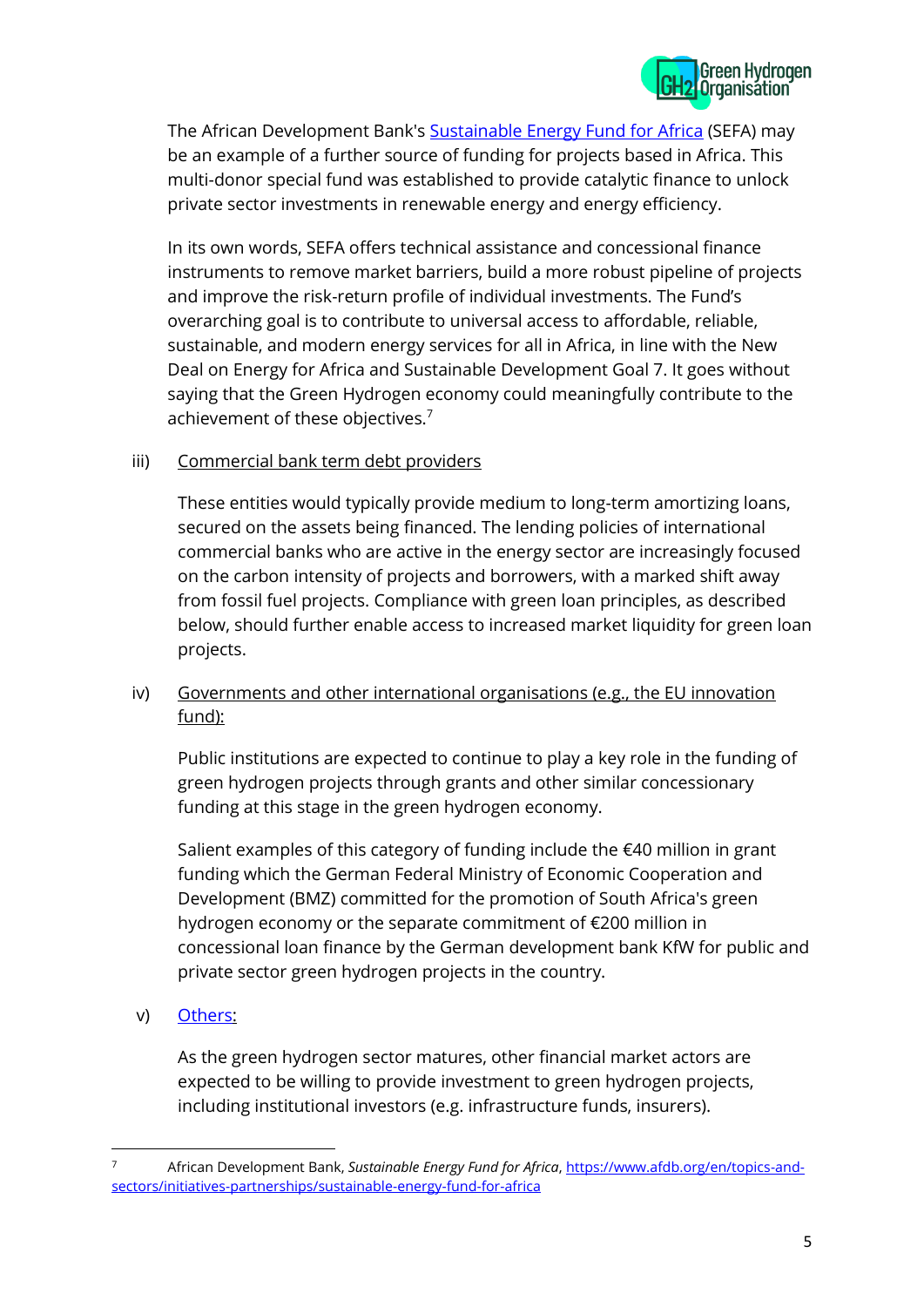

Additionally, liquidity in the green bond market and other sustainability capital market instruments has grown significantly in recent years, providing potential access to an additional pool of investors.

# **b) Risk Allocation – Due Diligence<sup>8</sup>**

Before committing to lend to a green hydrogen project on a limited-recourse basis, lenders will need to conduct significant due diligence to ensure that the project complies with their credit and policy requirements.

The level of due diligence will vary depending on the institution, but the scope can be expected to include an assessment of legal risks, construction and technology risks, operating risk, offtake / market risks, environmental and social risks, insurance cover, and if applicable, shipping risks. Certain or all of these risks may require the engagement of independent expert consultant, who would be engaged on behalf of the lenders to prepare detailed due diligence reports in order to allow lenders to consider whether the risks have been adequately managed.

The following areas are expected to be a key focus of the lenders' due diligence for the financing of green hydrogen projects (in addition to those risks that are common to other project financing transactions):

#### i) Offtake / Market Risk

The revenue contracts that support the bankability of the project will be key project agreements for the financing.

Project finance requires a predictable revenue stream and lenders can be expected to require long-term 'take or pay' offtake arrangements with creditworthy customers (typically covering the tenor of the debt plus a "tail"), until such time as the market for hydrogen is sufficiently liquid or hydrogen is traded as a commodity to support the bankability assessment of the project on a merchant basis.

Offtake structures may take several different forms and project financing transactions have been successfully financed based on different models.

For example, a company that owns the hydrogen production facilities (the "Project Developer") may enter into tolling arrangements with its customers, whereby the customer is responsible for the supply of the inputs (i.e., the electricity and the water, if applicable) required to produce green hydrogen, and will pay a "tolling fee" to the Project Developer to produce the hydrogen.

<sup>&</sup>lt;sup>8</sup> It is worth noting that several matters which ought to be considered during the due diligence process are also considered under the Green Hydrogen Organisation's *Green Hydrogen Standard*.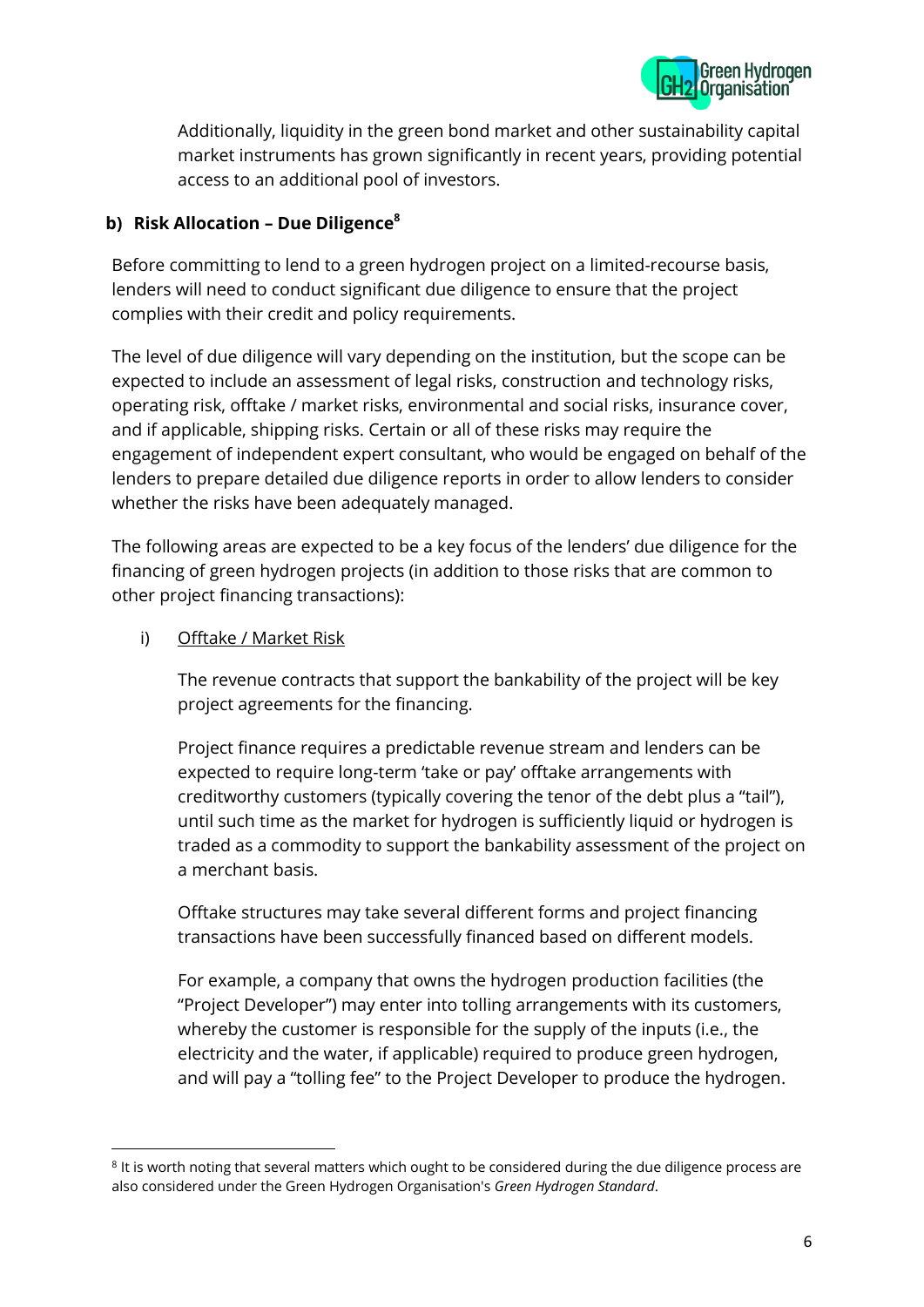

This insulates the Project Company from variable supply costs and provides for a predictable revenue stream that would support the financing.

Alternately, the Project Developer may be responsible for purchasing the electricity and water that is needed for production, and then may sell the hydrogen produced to the purchasers / offtakers.

In an integrated project model, the Project Company also may be responsible for production of the chemical carrier compounds (such as ammonia), in which case the lenders would be focused on the compound-specific offtake contracts that would generate the revenue to repay the loans and pay interest on the same.

Beyond the terms of the initial offtake contracts themselves, the lenders will want to understand the potential market for the project's hydrogen, in order to assess the projected medium / long-term demand for the product.

#### ii) Renewable power and water supply risks

The largest single cost component for on-site production of green hydrogen is the cost of the renewable electricity needed to power the electrolyser unit. This would currently render production of green hydrogen more expensive than blue hydrogen, regardless of the cost of the electrolyser. A low cost of electricity is therefore a necessary condition for producing competitive green hydrogen. This creates an incentive to produce green hydrogen at locations around the world that have optimal renewable resources, in order to optimise competitiveness.

Lenders will assess electricity supply capacity, connectivity, stability and price – including any project-on-project risk where the power generation is being developed at the same time as the green hydrogen project (in such circumstances, the lenders may require that the project enter into quiet enjoyment and non-disturbance arrangements with any lenders to the renewables company). The market advisor, together with the financial advisor, will need to ensure that the financial model assumptions are appropriately reflected. Where electricity supply is expected to be supplied under a combination of long-term power purchase agreements (PPAs) and futures/options, consideration will also be given to the project's hedging strategy.

The supply of water from suitable sources to produce hydrogen also will need to be considered, and the lenders will expect the project to enter into firm commitments with water suppliers. Depending on the location of the project, this could be a material risk that will need to be covered off as part of the due diligence process.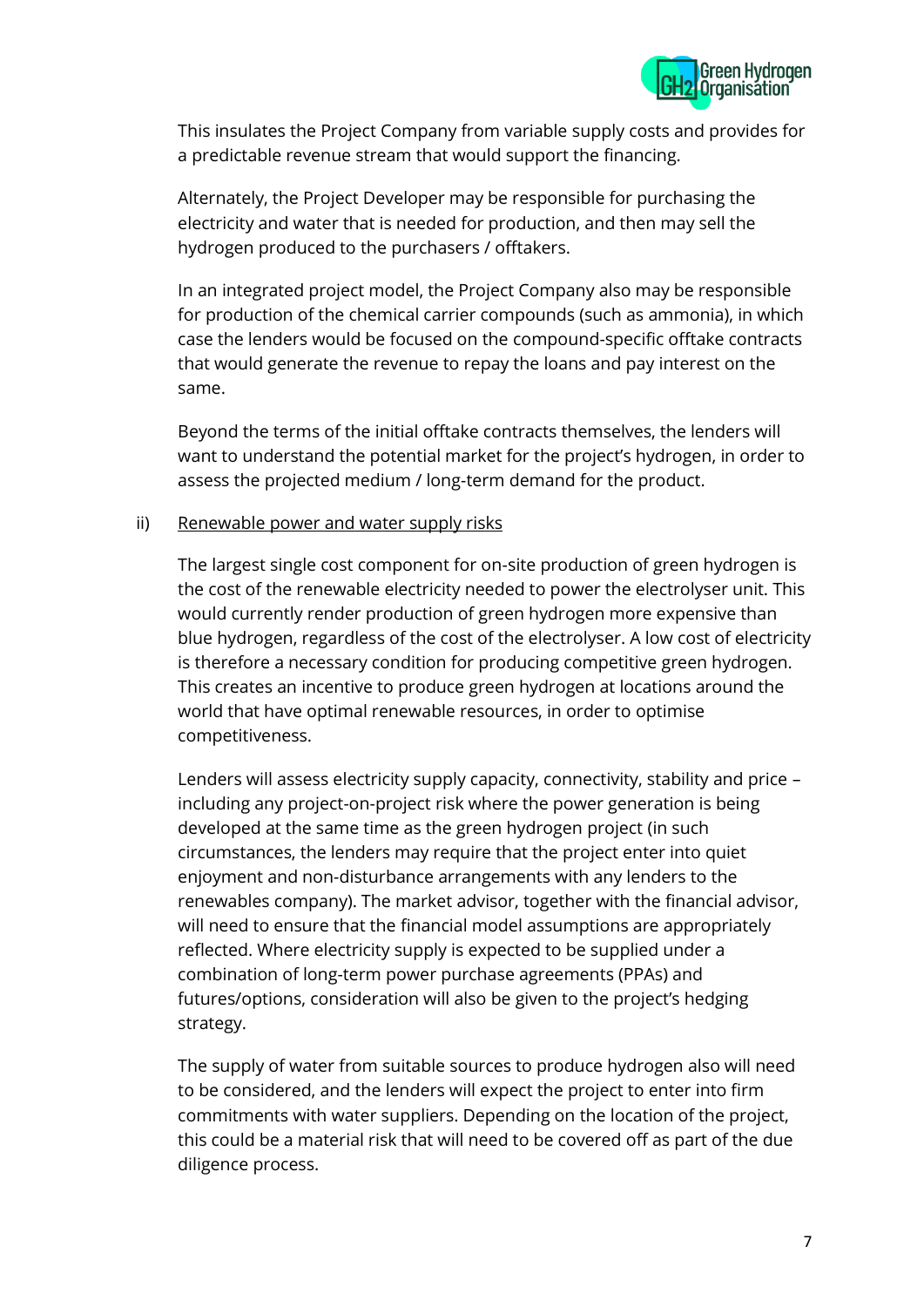

Lenders will assess the risk of a change in utility tariffs, in particularly if the plant is reliant on a single water and / or renewable power supply where one entity is a monopoly provider.

#### iii) Technology Risk

Lenders will need to be comfortable with the technology being applied for the green hydrogen project (such as the electrolysers), and the interfaces between all relevant technologies. Although the production of hydrogen (and chemical compound carries), and renewable power generation are well-established, lenders will require independent verification regarding the technical feasibility of the application of renewable power to produce green hydrogen at commercial scale.

#### iv) Construction Risk

The lenders' technical advisor will need to validate the project's construction and installation strategy. Project finance lenders have a strong preference for a turn-key "wrapped" engineering, procurement, and construction agreement (EPC contract) allocating risk to a single creditworthy EPC contractor or consortium that is responsible for delivery of the project.

The green hydrogen value chain however comprises different segments presenting risks that are specific and interdependent (for example the Renewable Energy Plant and the Hydrogen Production Plant). Therefore, it may not be possible or economically viable to develop a green hydrogen project under an all-inclusive EPC contract.

Tax implications in the host jurisdiction may also be a factor in driving the allocation of engineering, procurement, construction and installation works between separate offshore and onshore scopes of work. Where the equipment constituting the project is being supplied and installed by more than one supplier or under multiple contracts, the lenders will need to be comfortable with the integration and interface risks that this contracting structure presents.<sup>9</sup>

#### v) Access to market, transport and infrastructure risks

A distinction needs to be drawn between (A) 'captive' green hydrogen projects, where the hydrogen to be produced is dedicated primarily (or solely) to one or more local industrial facilities (such as green steel production), and (B) green hydrogen projects that are reliant on a downstream hydrogen market that is not proximate to the hydrogen production facilities. For the latter projects,

<sup>9</sup> Potential models and mechanisms which the host state governments and sponsors could consider to alleviate the costs arising from the import of machinery is discussed in more detail in the contracting brief on *Fiscal Terms and Incentives*.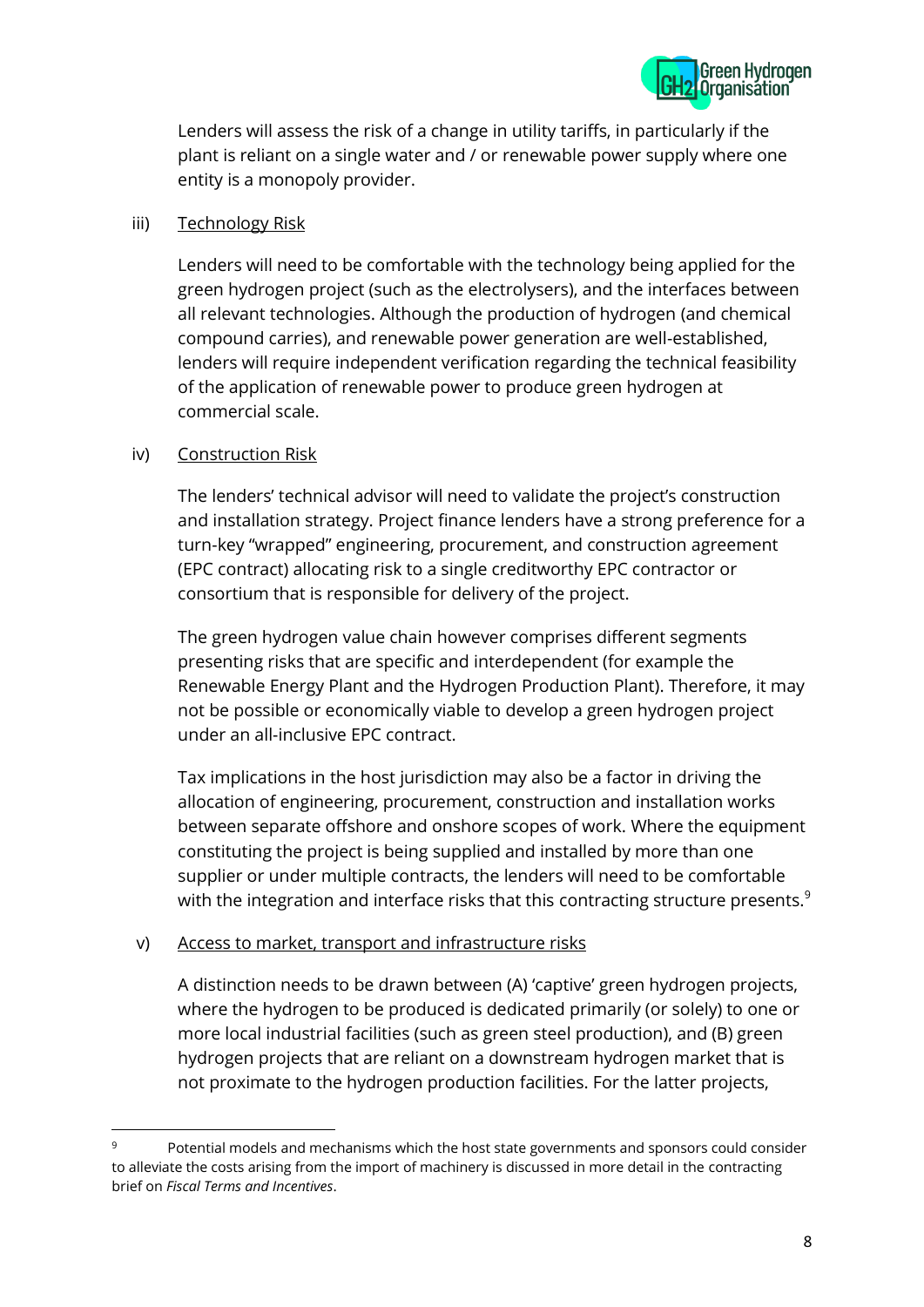

lenders will need to understand how the gas is to be transported (by pipeline or ship) to the offtaker / end user.

Unlike renewable power generative assets where the product can be sold into an existing network or grid, the gas infrastructure network and consumer enduser products are not sufficiently mature to provide a "plug and play" delivery system for hydrogen in most geographies. Existing gas pipelines, where applicable, would need to either be adapted or replaced to allow hydrogen supply at scale.<sup>10</sup> Therefore, the lenders will require assurance that all necessary infrastructure is in place to ensure both the delivery of the inputs required to produce hydrogen and the storage and transport of hydrogen to the project's customers. This will take the form of a logistics study and, if relevant, a shipping report.

vi) Regulatory risks<sup>11</sup>

Given green hydrogen's potential in playing a key role in the energy transition, a number of governments worldwide have initiated measures targeted at increasing investment in hydrogen.

Changes in tax legislation,<sup>12</sup> rules and regulations may transform the regulatory environment for the project and the lenders, as compared to those reflected in the financial model assumptions. Therefore, the lenders' legal and market advisers will opine on the regulatory risks faced by the project. The project may seek to mitigate these risks by procuring assurances in the form of comfort letters from the relevant governmental authority, stabilisation clauses included in concession / host government agreements, <sup>13</sup> and/or political risk insurance, in addition to any protections provided under applicable investment treaties.

In a conservative lending environment, lenders may seek to "stress" the financial model to run scenarios where public support mechanisms are turned off, requiring the project to demonstrate commercial viability in circumstance assuming that a material change in the applicable regulatory regime occurs.

As in the early stages of the development of the renewables market, long term purchase agreements with utilities or other government related offtakers that

<sup>10</sup> See for example [Hydrogen Infrastructure](https://www.sciencedirect.com/topics/engineering/hydrogen-infrastructure) (Science Direct) Phull, B. (2003). "Evaluating hydrogen embrittlement," in *Corrosion: Fundamentals, Testing, and Protection*, eds S. D. Cramer and B. S. Jr. Covino (Novelty, OH: ASM International). 617–623; [Prospects and Challenges of Green Hydrogen Economy via](https://www.frontiersin.org/articles/10.3389/frsus.2020.612762/full)  [Multi-Sector Global Symbiosis in Qatar](https://www.frontiersin.org/articles/10.3389/frsus.2020.612762/full)

<sup>&</sup>lt;sup>11</sup> For a comparison of the current policy and regulatory frameworks which have been (or are in the process of being) adopted see the contracting brief on *Policy and Regulatory Developments*.

 $12$  For a more comprehensive analysis of the fiscal regulatory regime which applies to the production of green hydrogen see the contracting brief on *Fiscal Terms and Incentives*

<sup>13</sup> For a discussion of potential fiscal terms to be included in concession agreements see the contacting brief on *Fiscal Terms and Incentives*.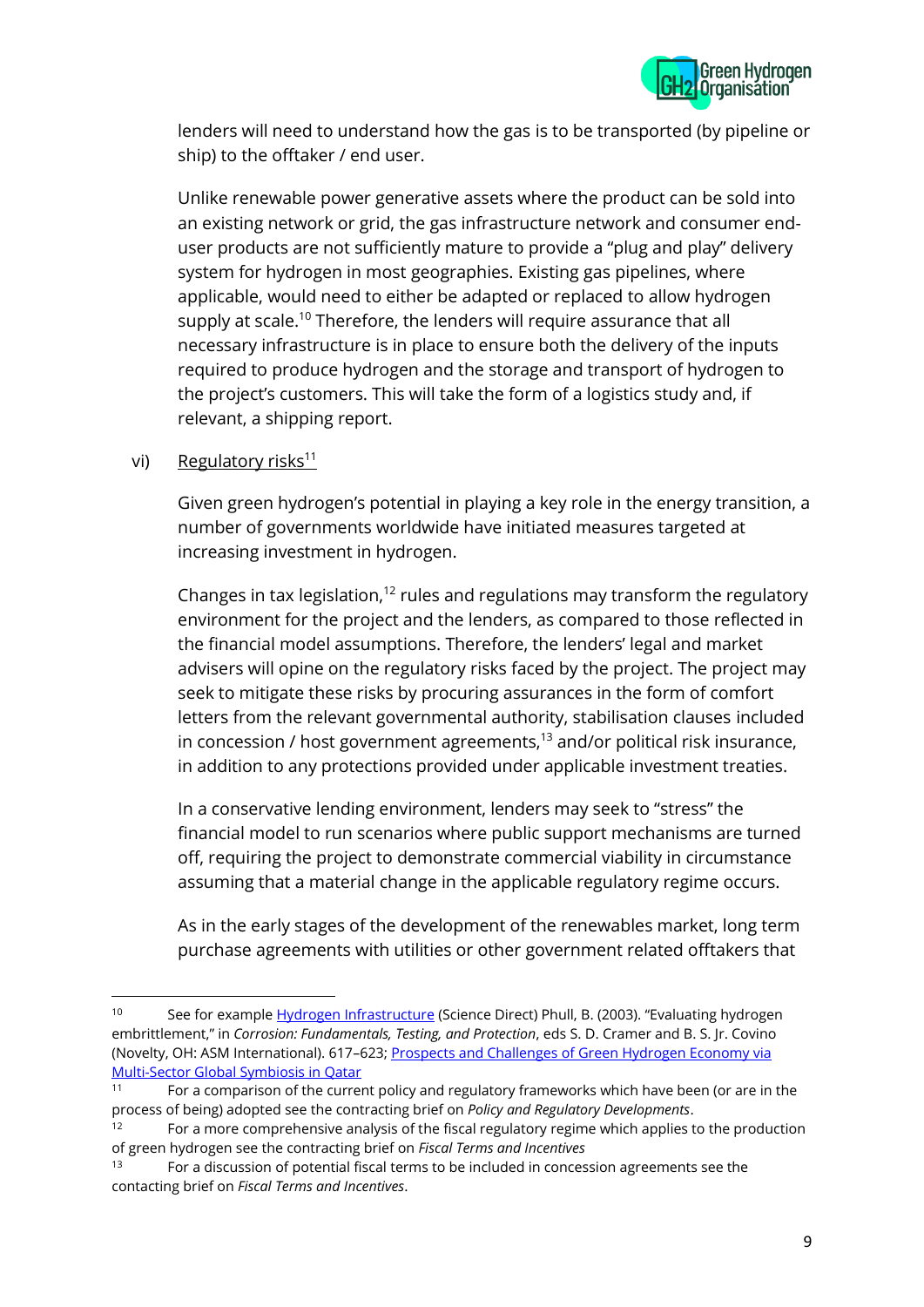

provide lenders with attractive returns may be required to "kick-start" the market.

vii) Environmental and social issues $14$ 

With the increasing global emphasis on Environmental, Social and Governance (ESG) issues, lenders will seek to ensure that green hydrogen projects operate in a framework premised on sound environmental and social management principles. To ensure that projects follow international best practice, lenders will require that projects comply with the requirements imposed under international standards such as the [Equator Principles,](https://equator-principles.com/) the International Finance Corporation's (IFC) [Performance Standards](https://www.ifc.org/wps/wcm/connect/Topics_Ext_Content/IFC_External_Corporate_Site/Sustainability-At-IFC/Policies-Standards/Performance-Standards) on Environmental and Social Sustainability, of the World Bank's [Environmental and Social Framework](https://www.worldbank.org/en/projects-operations/environmental-and-social-framework)  (**ESF**). The exact requirements may depend on the identity of the lender or the project's own specifications (which among other things will depend on the location of the project).

# **c) Risk Allocation – Sponsor Support**

The sponsors (traditionally an entity or entities with more substantial corporate worth and skill than the Project Developer) are often required to provide support to the Project Developer to ensure that the project is successful. This support typically would take one of the forms described below.

i) Sponsor Completion Guarantee

Sponsors guarantee to the lenders that the "Lenders Completion Date"<sup>15</sup> will occur by a specified drop-dead date. The guarantee is released in full if and when the Lenders Completion Date occurs. Although the sponsors commit to complete the project by the drop-dead date, the likely remedy available to the lenders against the sponsors is damages for breach of contract and not specific performance (specific performance would require the sponsors to spend whatever amount is necessary to achieve the Lenders Completion Date). The maximum amount of damages is likely to be the total outstanding amount due and payable by the borrower to the lenders, but it is theoretically possible that lenders could claim loss of future profit. For this reason, the guarantee will typically expressly exclude loss of future profit. Each sponsor will be required to pay its pro rata share of the amount of damages determined by the courts / arbitration tribunal.

<sup>&</sup>lt;sup>14</sup> The environmental and social concerns associated with green hydrogen projects are considered in greater detail in the **[Local Community Management]** and **[Sustainable Development]** briefing papers.

<sup>&</sup>lt;sup>15</sup> This note assumes that the "Lenders Completion Date" is defined conventionally as being the point at which all project construction has been completed, the project is fully operational (as demonstrated by a testing regime) and other conventional completion test requirements have been satisfied (such as financial covenant testing).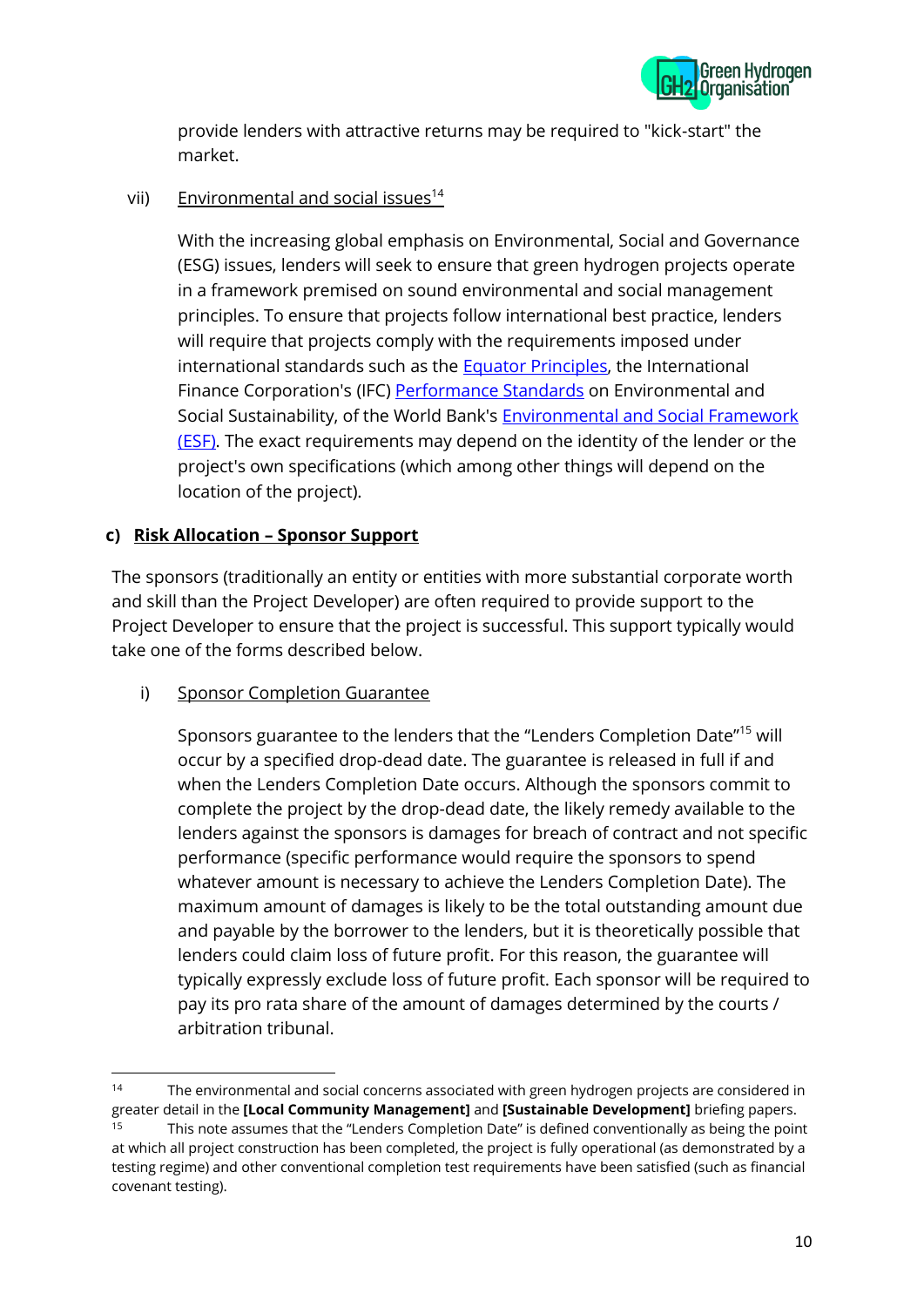

Sponsors typically prefer to give financial guarantees / debt service undertakings and not completion performance guarantees because, under a completion performance guarantee, the project's failure to achieve the Lenders Completion Date by the drop-dead date will automatically trigger a breach by the sponsors of their guarantee obligations (as opposed to triggering an obligation to pay a sum of money under a financial guarantee).

#### ii) Debt Service Undertaking ("DSU") / Sponsor Financial Guarantee

Sponsors severally (in proportion to their ownership interest in the project) undertake to the lenders to pay all amounts due and payable by the borrower under the finance documents after demand is made on them by the lenders, which demand can be made (a) at <u>any time</u> prior to the Lenders Completion Date, and (b) only if and when the borrower fails to pay any amount due and payable by it under the finance documents (this includes all amounts due and payable under the finance documents post-acceleration of the loans). The DSU is released in full if and when the Lenders Completion Date occurs. The sponsors are liable on a several basis (in proportion to their ownership interest in the project) for the full amount outstanding under the finance documents. This liability is in debt and not damages and therefore the principles of contract law which govern the assessment of damages do not apply.

As an alternative to a DSU, the sponsors may guarantee to the lenders the payment by the borrower of all amounts due and payable by the borrower under the finance documents and undertake to pay to the lenders such amounts after demand is made on them by the lenders, which demand can only be made if and when the lenders accelerate the loan. The guarantee is released in full if and when the Lenders Completion Date is achieved.

The sponsors are liable on a several bases (in proportion to their ownership interest in the project) for the full amount outstanding under the finance documents. This liability is in debt and not damages and therefore the principles of contract law which govern the assessment of damages do not apply.

A DSU and a 'pure' financial guarantee are substantially the same except that (a) lenders will generally prefer a DSU because it gives them greater assurance that debt service will be paid when due (and without needing to accelerate the loans), and (b) sponsors typically prefer to give DSUs and not 'pure' financial guarantees because under a DSU sponsors are required to cure payment defaults as and when they occur and not only when lenders accelerate the loans (this means that each sponsor will have a greater level of comfort that the project will be kept alive during the construction phase).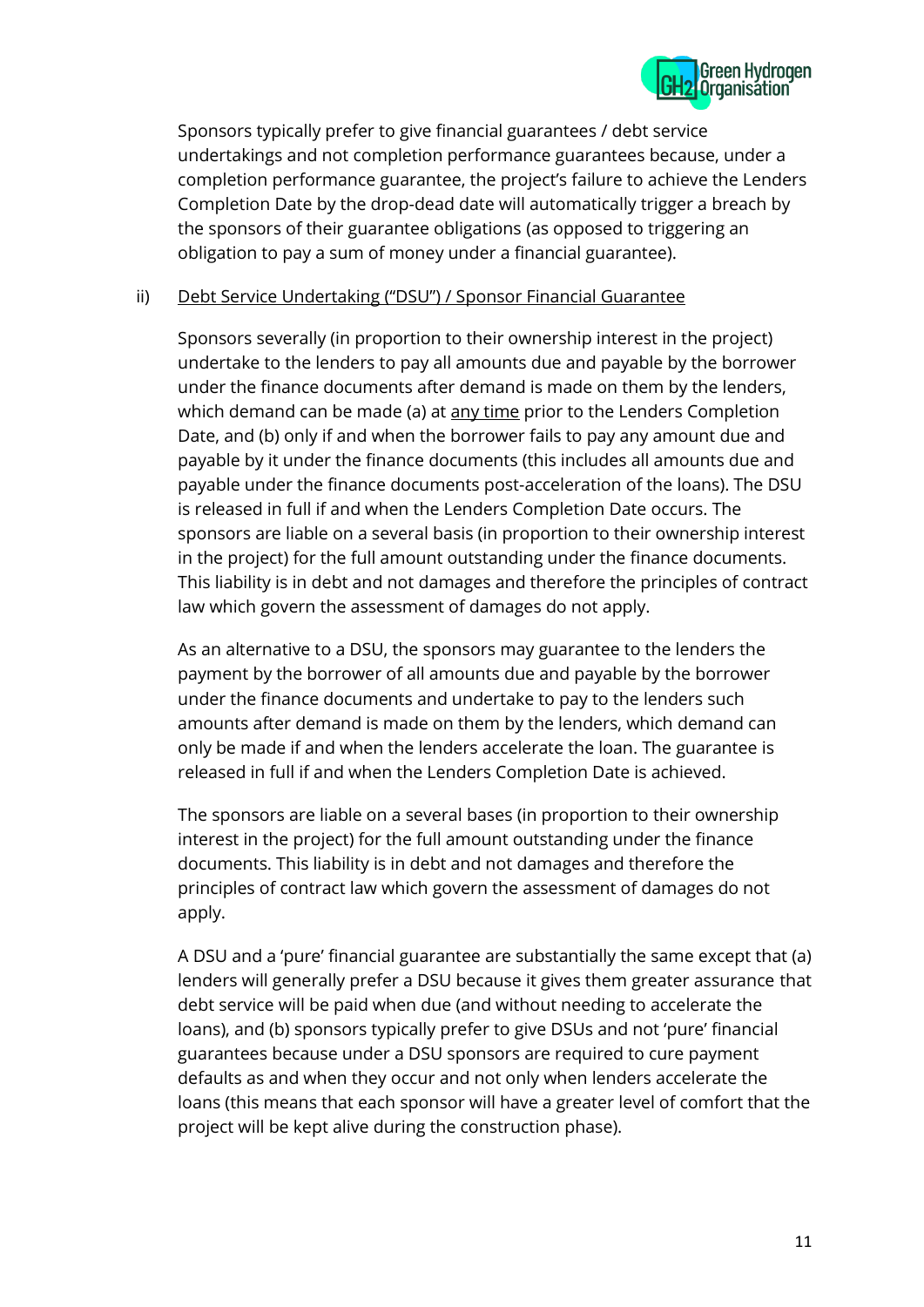

Although a debt-buy down guarantee could also be considered as an alternate structure, this type of guarantee is not common particularly where there is a material risk of the project's minimum target output not being achieved. It is therefore not expected to be applicable for the financing of green hydrogen projects, pending further development of the electrolyser technology at scale.

#### iii) Contingent Stand-by Equity

Sponsors are required to make equity contributions to the project company (based on an agreed gearing or leverage ratio), which may take the form of subscription for share capital, shareholder's contribution, and/or unsecured subordinated shareholder loans. This support typically will be required until the project has reached the commercial operations date and satisfied the lenders' reliability tests. Lenders also may be willing to agree that the Sponsor's equity support requirement for the project is capped – limited recourse to the Sponsor being a hallmark of project financing structures.

Where a sponsor is not able or willing to provide a guarantee or debt service undertaking in the form described above, the sponsor (or, where that entity does not have sufficient substance, the investors in that sponsor) may undertake to provide contingent equity in order to provide comfort to the lenders that funds are available to meet project costs so that the project is able to reach completion, in particular, to mitigate a funding shortfall in the event that a cost overrun or delay occurs. This support may be pre-funded and held in an escrow account or backed by a letter of credit from a bank or other financial instrument.

The equity support agreement will impose binding obligations on the sponsor or its investors to make funds available to the project company at certain times and based on certain conditions. This may take the form of a standby contingent equity facility. Project finance lenders typically will want to have direct and enforceable rights against the equity support providers and/or the right to request utilizations under the standby contingent equity facility on the sponsors' behalf where there is a funding shortfall.

#### **d) Government / Public Sector Finance and the Regulatory Landscape**

As noted above, given green hydrogen's potential in playing a key role in the energy transition, a number of governments worldwide have initiated measures targeted at increasing investment in green hydrogen, which will likely have a bearing on the financing of these projects.

i) European Union (EU) / United Kingdom (UK) Hydrogen Strategies

For example, the EU and UK both have Hydrogen Strategies which have been released over the course of the past two years, establishing goals and targets in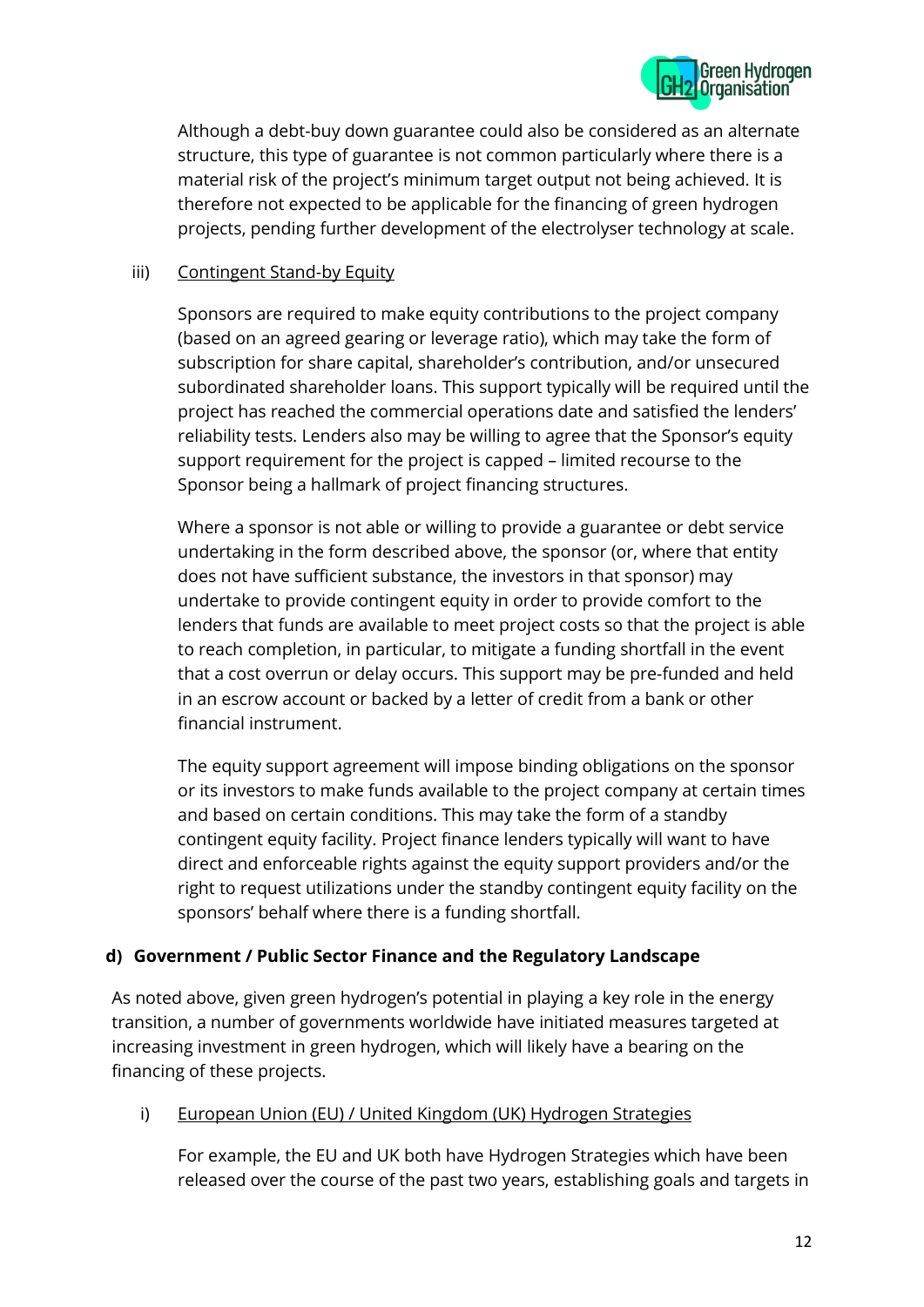

relation to the use of hydrogen. Such incentives usually fall into one of three categories:

- Lowering the cost of production of green hydrogen;
- Encouraging wider adoption of green hydrogen end uses; and
- Improving the equipment performance of systems that create green hydrogen (e.g. electrolysis equipment) to speed up cost competitiveness.

The measures can include tax breaks or subsidies (which may be direct or conditional such as Contracts for Difference), as has been seen in Europe, including with the Netherlands introducing tax credits for investment in the industrial sector to substitute hydrogen as an input for fossil fuels. The nature of these benefits will vary jurisdiction by jurisdiction, but they are becoming increasingly prevalent, particularly in Europe.

# ii) African countries

A number of African countries are pursuing green hydrogen strategies.

South Africa's vision is guided by its **[Hydrogen Society Roadmap](https://www.dst.gov.za/images/South_African_Hydrogen_Society_RoadmapV1.pdf)** (HSRM) which sets clear targets that the country intends to achieve by 2050.<sup>16</sup> Among other things, South Africa aims to deploy 10 gigawatts (GW) of electrolysis capacity in the Northern Cape by 2030 and produce about 500 kilotons of hydrogen annually by 2030. If it succeeds in doing so, the new sector may generate up to 20,000 jobs annually by 2030 and 30,000 by 2040. According to a report by the [National Business Initiative,](https://www.nbi.org.za/wp-content/uploads/2021/08/NBI-Transition-Chapter-Decarbonising-SA-power-11-Aug-2021.pdf) it is anticipated that South Africa could produce green hydrogen for USD1.60 per kg by 2030. If so, this would be one of the lowest costs worldwide. This could help the country reach its goal of doubling its current share of global hydrogen production by 2050—from 2 to 4 percent.

There are various funding programs available which could support the establishment of green hydrogen plants. Important examples include the Department of Environment, Forestry and Fisheries's **ZAR 800 million** green fund which seeks to support green initiatives and the [collaboration](https://www.gov.za/speeches/minister-mondli-gungubele-green-hydrogen-stakeholder-engagement-17-jan-2022-0000) between South Africa and the German Ministry of Economic Cooperation and Development (referred to above) the KfW Development Bank (as referred to above).

Namibia,<sup>17</sup> is currently testing the green hydrogen market. At the end of 2021, it selected a preferred bidder to pioneer a [USD9.4bn green hydrogen project.](https://www.engineeringnews.co.za/article/namibia-selects-preferred-bidder-for-pioneering-94bn-green-hydrogen-project-2021-11-05) If the project is successfully implemented, the country may proceed to grow the

<sup>&</sup>lt;sup>16</sup> For a more comprehensive discussion on South Africa see the CSIS's commentary on **South Africa's** [Hydrogen Strategy.](https://www.csis.org/analysis/south-africas-hydrogen-strategy)

<sup>17</sup> For more information on Namibia's green hydrogen opportunities see [Namibia's Green Hydrogen](https://gh2namibia.com/wp-content/uploads/2022/02/Namibias-Green-Hydrogen-Opportunity-key-questions-initial-answers-Jan-2022-_-SYSTEMIQ.pdf)  Opportunity - [key questions + initial answers \(Jan 2022\)](https://gh2namibia.com/wp-content/uploads/2022/02/Namibias-Green-Hydrogen-Opportunity-key-questions-initial-answers-Jan-2022-_-SYSTEMIQ.pdf)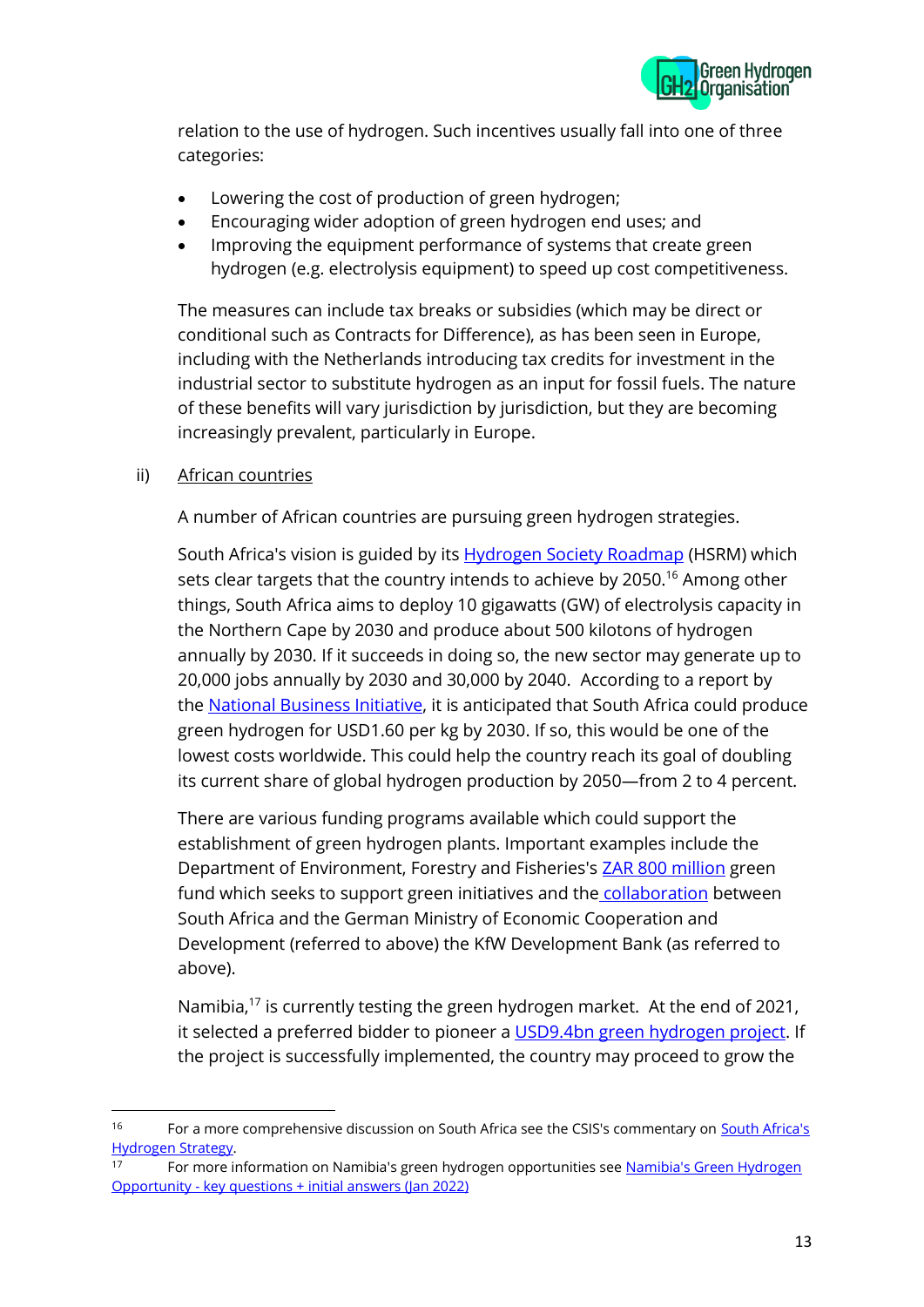

industry by concluding a number of small yet strategic Public Private Partnerships.

[Examples](https://www.esi-africa.com/industry-sectors/future-energy/analysis-green-hydrogen-the-new-energy-frontier-in-africa/) of other African countries which announced green hydrogen initiatives or projects in 2022 include Morocco, Tunisia, Egypt, Mauritania, and Kenya.

Many of the projects will be financed by development finance institutions which already have mandates to fund green or sustainable development projects. Additional financial support may be provided by ECAs. Countries may also explore alternative financing structures such as green bonds and green infrastructure funds.

#### iii) Public - Private Partnerships

Project co-financing (public - private partnerships) are also used as a way of allocating some risk / responsibility away from private investors and lenders in the context of green hydrogen projects.

#### iv) Cap & Trade Systems / Carbon Tax

As the cost of carbon is projected to continue to rise throughout much of the world (e.g. through EU Emissions Trading System and other similar cap and trade style systems), green hydrogen projects will likely become more attractive economically, particularly in harder to abate industries such as steel or cement production where there may be limited alternate technologies for reducing carbon intensity.

Cap and trade systems function by a central authority (often a government or regulator) setting a "cap" on the total amount of in-scope emissions permitted over the course of a set time period (usually a year). The total amount of this cap is then split into "allowances", "permits" or some other equivalent tool, which are allocated to emitters via some combination of free allocation by the central authority and an auction process. Such allowances/permits then can be traded between emitters, with the market price of allowances functioning as the cost of emitting in-scope emissions. Emitters are then required to surrender an amount of allowances at the end of each year equal to their in scope emissions. As the carbon emission cap reduces annually in line with net zero objectives, allowances (and therefore the cost of carbon) will increase in price, leading to greater competitiveness for low carbon projects, such as green hydrogen.

# 3. Guidance on best practice

This section will focus on certain industry standards that should underpin best practice in the financing of green hydrogen projects.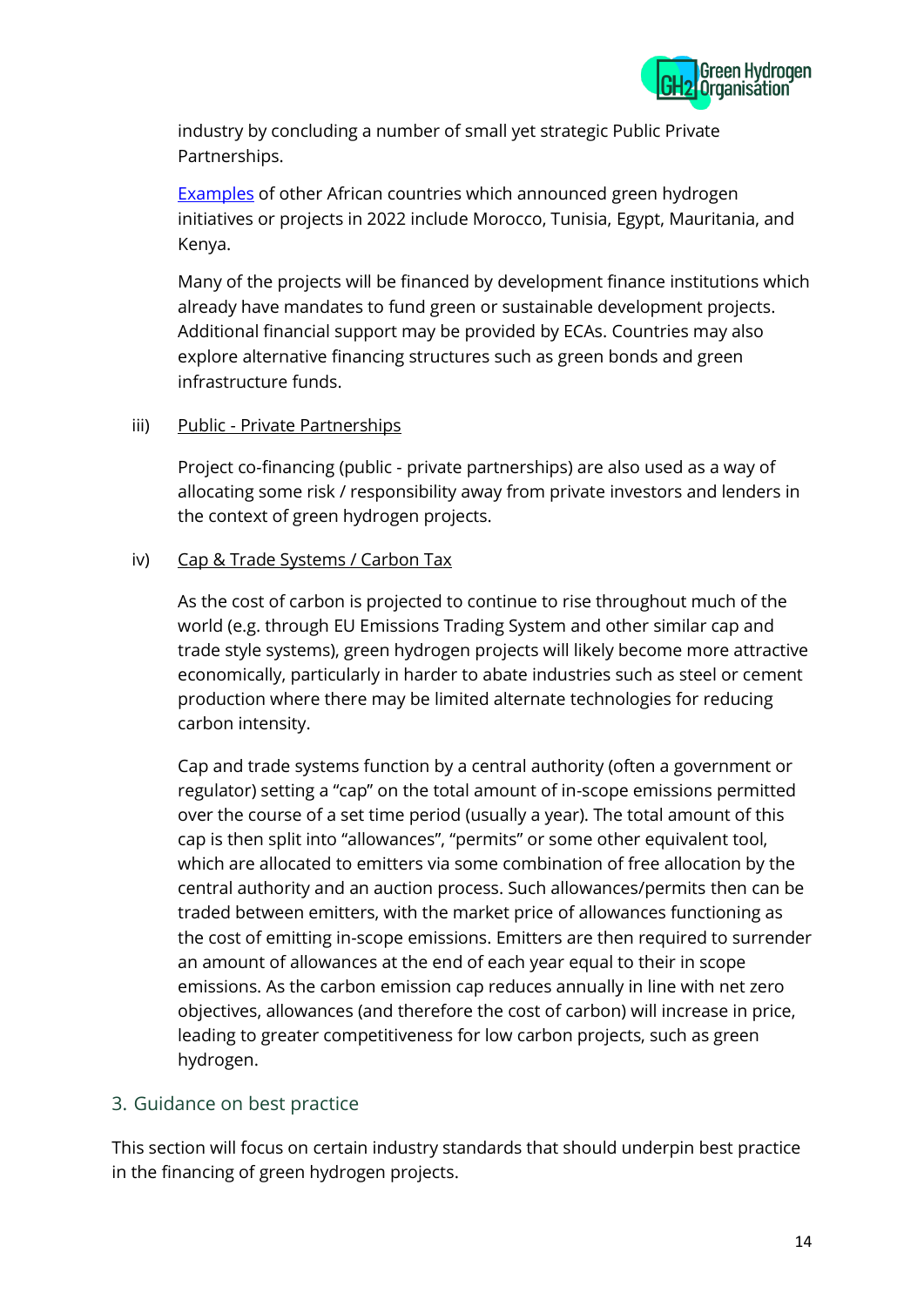

# **a) Green Loan Principles ("GLP")**

The GLP is a set of voluntary principles published by the Loan Market Association (LMA), Loan Syndications and Trading Association (LSTA), and Asia Pacific Loan Market Association (APLMA) that provides a framework to clarify in which circumstances a loan can be considered "green". An official guidance document has also been published to assist with the GLP's implementation. The GLP has no formal legal recognition, but it is increasingly seen as the most authoritative framework in this area.

Crucially, compliance with the GLP enables the financial advisors to market the financing of a project as a "Green Loan", providing access to sustainability-linked liquidity.

There are four "core elements" of the GLP, which are required for a loan (e.g., in the context of financing a green hydrogen project) to be GLP-aligned. In summary, these are:

- 1. Use of Proceeds the proceeds of the loan must be directly channeled into an eligible green project.
- 2. Process for Project Evaluation and Selection borrowers / sponsors should communicate their environmental sustainability objectives etc. with lenders and process for selection of projects (possibly in the form of a green loan framework). This is likely to be a more straightforward process in a project financing where all proceeds are channeled towards one project.
- 3. Management of Proceeds borrowers / sponsors should ensure that there is clear tracking of the allocation of funds to eligible green projects.
- 4. Reporting borrowers should keep readily available information on the use of proceeds, to be renewed annually until fully drawn and as necessary thereafter (for material developments), which may be available on the request of the lenders. Qualitative and quantitative (where possible) KPIs on the impacts of projects should be recorded and tracked.

The GLP contain a list of "indicative categories of eligibility" for green projects, which includes renewable energy projects, and green hydrogen projects should qualify on this basis. Furthermore, the GLP guidance document references international taxonomies (such as the EU Taxonomy) which will be an important way of assessing the eligibility of green projects for purposes of raising green loan financing.

Whilst not a "core element", and therefore not mandatory for GLP-alignment, external review of the loan, green loan framework and impact reporting is recommended under the GLP. There are a number of different forms that such verification can take in practice, a second party opinion being amongst the most common.

The GLP guidance indicates that information undertakings / covenants relevant to the eligible green project should be clearly identifiable in the loan documentation, although the exact content of these covenants will naturally vary between transactions. In the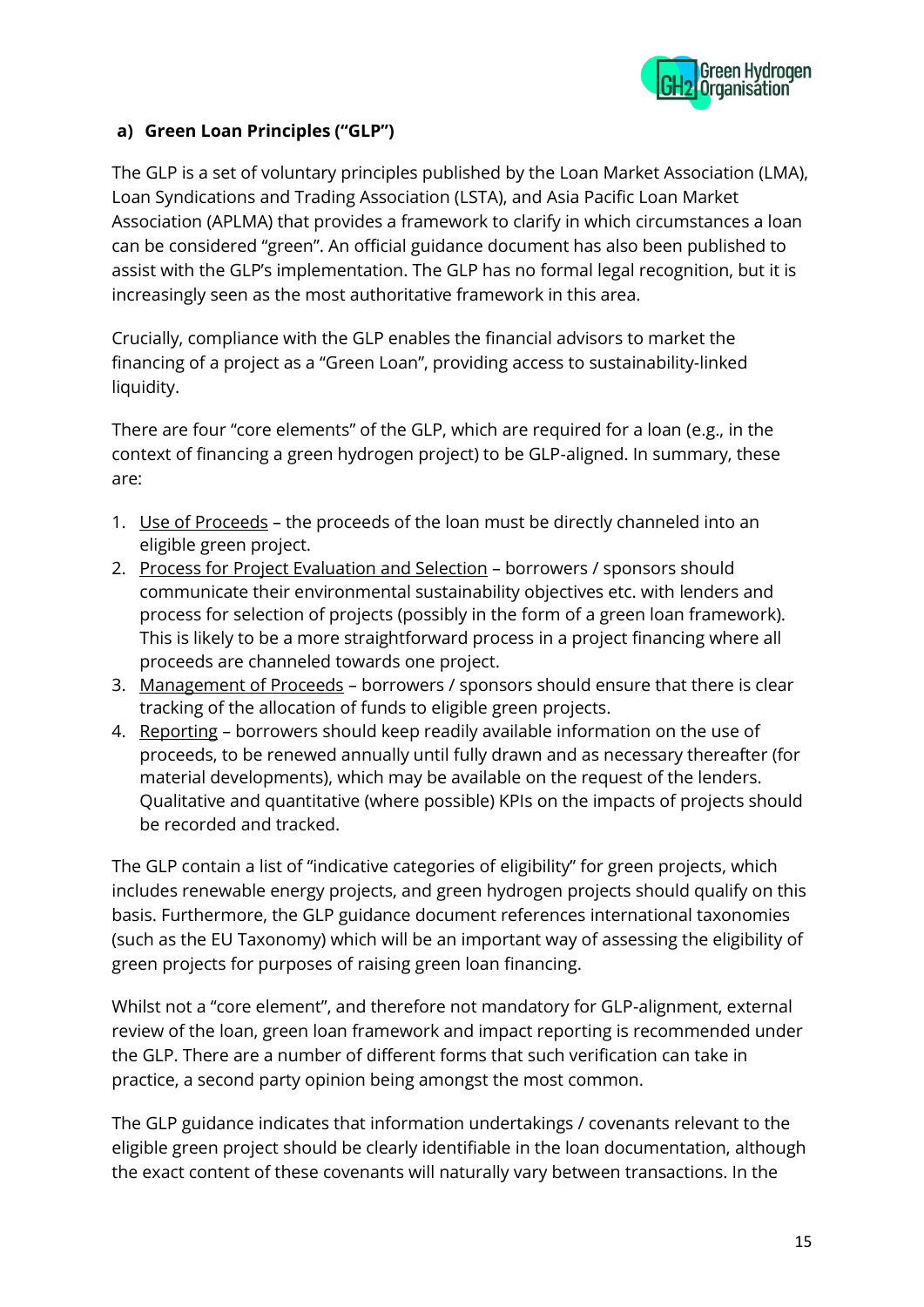

context of green hydrogen, it would be expected that such covenants would include the requirement to produce certificates of origin for the renewable electricity purchased under PPAs. It may also be necessary to ensure that the hydrogen project satisfies certain international standards and is certified as green hydrogen by an international organization. A key example is the **ISO 14000 standards** which speak to the plant's environmental management practices, including [ISO 14067:2018](https://www.iso.org/standard/71206.html) which specifies principles, requirements and guidelines for the quantification and reporting of the carbon footprint of a product (CFP), in a manner consistent with International Standards on life cycle assessment (LCA) (ISO 14040 and ISO 14044).

According to the guidance, the borrower under the green hydrogen project should be under an obligation to represent the accuracy of any reporting.

# **b) [Equator Principles](https://equator-principles.com/app/uploads/The-Equator-Principles_EP4_July2020.pdf) 18**

The Equator Principles are a risk management framework for financial institutions aimed more specifically at environmental and social risks in the financing of projects. These principles provide a due diligence framework for banks to manage the social and environmental risk of financing large projects. Over 100 financial institutions in over 35 countries have adopted the Equator Principles, including nearly all project financing lenders. It will therefore be important for green hydrogen projects that are raising project financing to comply with these principles.

The Equator Principles consist of 10 principles, which include environmental and social assessments and review but also processes regarding stakeholder engagement and grievance mechanisms.

Notably, Principle 8 which concerns covenants (Principle 8) provides that **borrowers must comply with all relevant host country environmental and social laws, regulations and permits.** Moreover, according to this principle certain larger projects, must (i) comply with relevant environmental and social management plans, (ii) provide periodic reports and representations of compliance, and (iii) decommission the facility where appropriate in line with an approved decommissioning plan. Decommissioning operations must comply with predetermined national and international environmental and social standards.

# **c) Relevant Performance Standards**

Certain institutions also may have their own specific requirements in relation to environmental and social characteristics that must be met by a project before they invest. This is particularly the case in relation to multilateral finance institutions.

<sup>&</sup>lt;sup>18</sup> [https://equator-principles.com/app/uploads/The-Equator-Principles\\_EP4\\_July2020.pdf](https://equator-principles.com/app/uploads/The-Equator-Principles_EP4_July2020.pdf)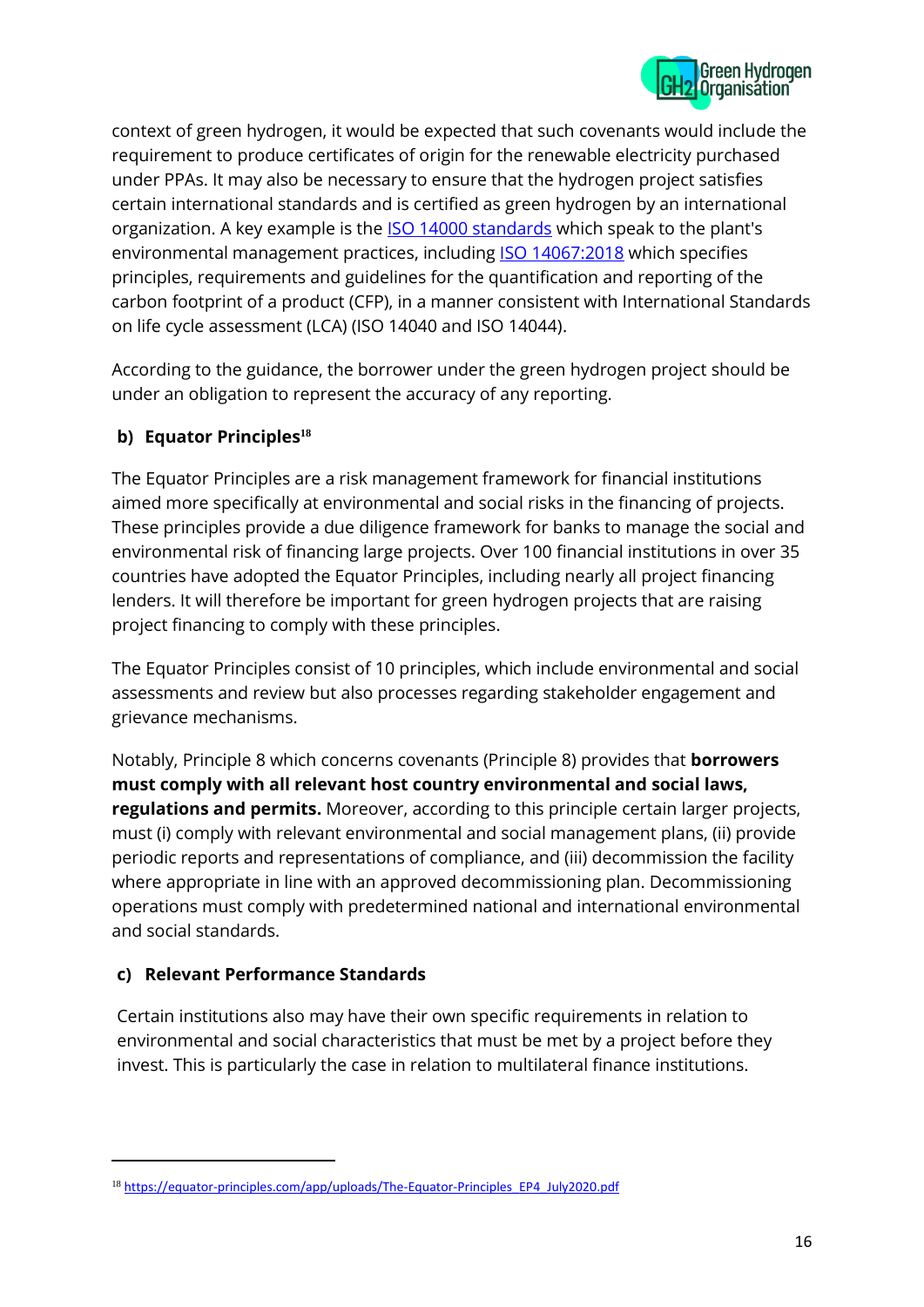

For example, the [IFC Performance Standards on Environmental and Social Sustainability](https://www.ifc.org/wps/wcm/connect/c02c2e86-e6cd-4b55-95a2-b3395d204279/IFC_Performance_Standards.pdf?MOD=AJPERES&CVID=kTjHBzk) (IFCPSs) is a set of eight standards that project operators must abide by throughout the life of an investment by IFC.

The eight standards of the IFCPS relate to a variety of areas, including labour and working conditions (Performance Standard 2), resource efficiency and pollution prevention (Performance Standard 3), and indigenous peoples (Performance Standard 7).

A green hydrogen project will need to abide by each of the IFCPSs. An example of such requirements is Performance Standard 1, which requires the project operator to implement an environmental and social management system (ESMS), applicable throughout the life of the project, relating to how environmental and social risks should be managed.<sup>19</sup> The ESMS should also be responsive to the needs of affected local communities, and ensure that their grievances are addressed and managed appropriately.<sup>20</sup> This will be particularly relevant for green hydrogen projects in more densely populated areas.

The project operator must also establish and maintain a process for identifying environmental and social risks, which may include an Environmental and Social Impact Assessment ("ESIA"). The nature of these risks will largely depend on the nature and scale of the green hydrogen project, and the scope of the facilities that are being developed in connection with the project.

The IFCPS's are indicative of the sort of requirements that may also form part of policies for a number additional lender institutions, such as ECAs and multilateral or development finance institutions. ECA policies include the OECD Arrangement on Officially Supported Export Credits.

A number of the contractual provisions required by these institutions may mirror provisions of the GLP (or even incorporate the GLP), for example regular reporting and the use of KPIs to measure and report on impact.

Whilst each project may have different characteristics, sponsors of green hydrogen projects should be aware of these general requirements when engaging with prospective lenders.

# 4. Key objectives and guiding principles for decision makers

#### **a) Consideration of finance sources**

<sup>19</sup> For more information on local community engagement processes see **[insert name of Local Community Paper]**

<sup>&</sup>lt;sup>20</sup> For more information on local community engagement processes and grievance management processes see **[insert name of Local Community Paper]**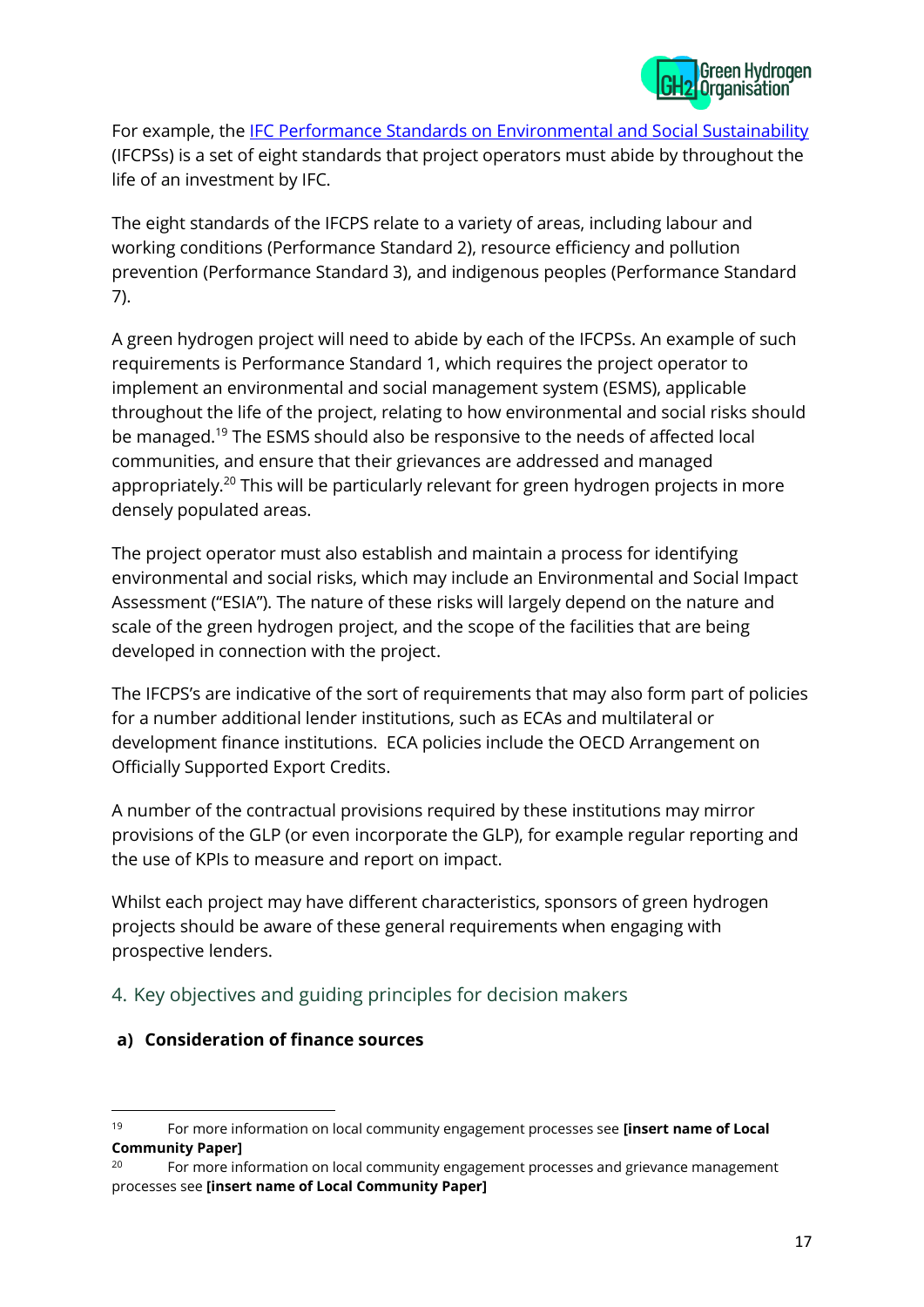

As noted above, there are a wide variety of possible sources of financial support for green hydrogen projects, including ECAs, development finance institutions, commercial banks, and governments. Whilst each of these sources may provide differing levels and forms of support, it is key for sponsors to ascertain which combination of financing sources they wish to approach when determining how to structure a green hydrogen project.

This is because each of these institutions will likely have their own specific considerations as to required elements of the structure of a project, whether that be entities from a specific jurisdiction being involved in the project's value chain (in the context of ECAs), specific terms in the transaction documents or otherwise.

These requirements may also include the environmental and social best practice standards that the project must abide by, which may in some cases be bespoke to the finance source, or in some cases lean on the frameworks that we have identified above.

# **b) Consideration of available government support schemes**

Given the widespread recognition of the transformational potential of green hydrogen, a number of governments have started to (or are planning to) implement schemes to support green hydrogen projects.

Consideration of which of these schemes may be available to support projects should be front of mind from the perspectives of both lenders and sponsors, as they may provide an attractive risk mitigation opportunity.

The nature of these schemes is also important from the perspective of the governments themselves. Given the projected growth of the green hydrogen industry, support schemes may be an essential way of ensuring the development of the industry realizes the positive climate and economic impacts that it has the potential to. It is therefore a key objective, both from the perspective of governments and project finance parties, that an ongoing and effective dialogue between the needs of public and private parties continues so that green hydrogen projects can be developed in sufficient quantity to make this potential impact materialize.

A number of these schemes may be tied to the environmental credentials of the green hydrogen project, such as ensuring compliance with the **EU Taxonomy** for Sustainable Finance. As a result, these types of considerations will be crucial to analyse for project parties at an early stage of the project, in order to accurately forecast available revenue streams.

# **c) Risk allocation in finance documents**

Like all project financing transactions, especially in developing industries such as green hydrogen, the allocation of risk in finance documents will be a key consideration for all parties involved**. Lenders' will wish to see coherent projections of future demand**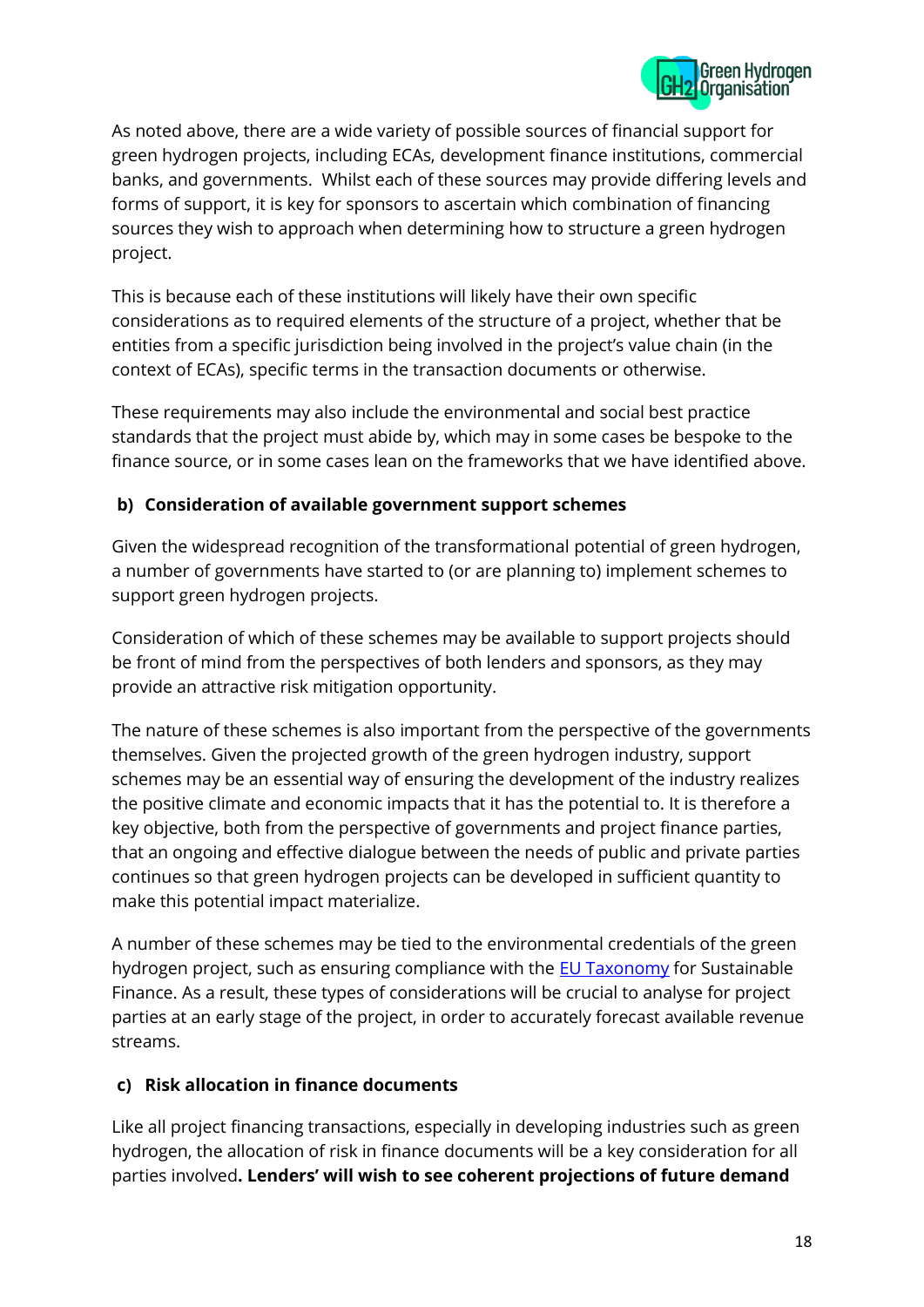

**from the project's offtakers,** especially if the production of green hydrogen is not envisioned to provide a discrete and specific secondary project (e.g. a green hydrogen plant).

Sponsor support in the finance documents, using any number of the mechanisms identified above, is likely to form a key aspect of this, particularly at the early stages of green hydrogen projects. Thorough due diligence on market and legal risks arising from the projects will also form a key component of this analysis and will be an area of vital importance for the advisers of the sponsors and lender.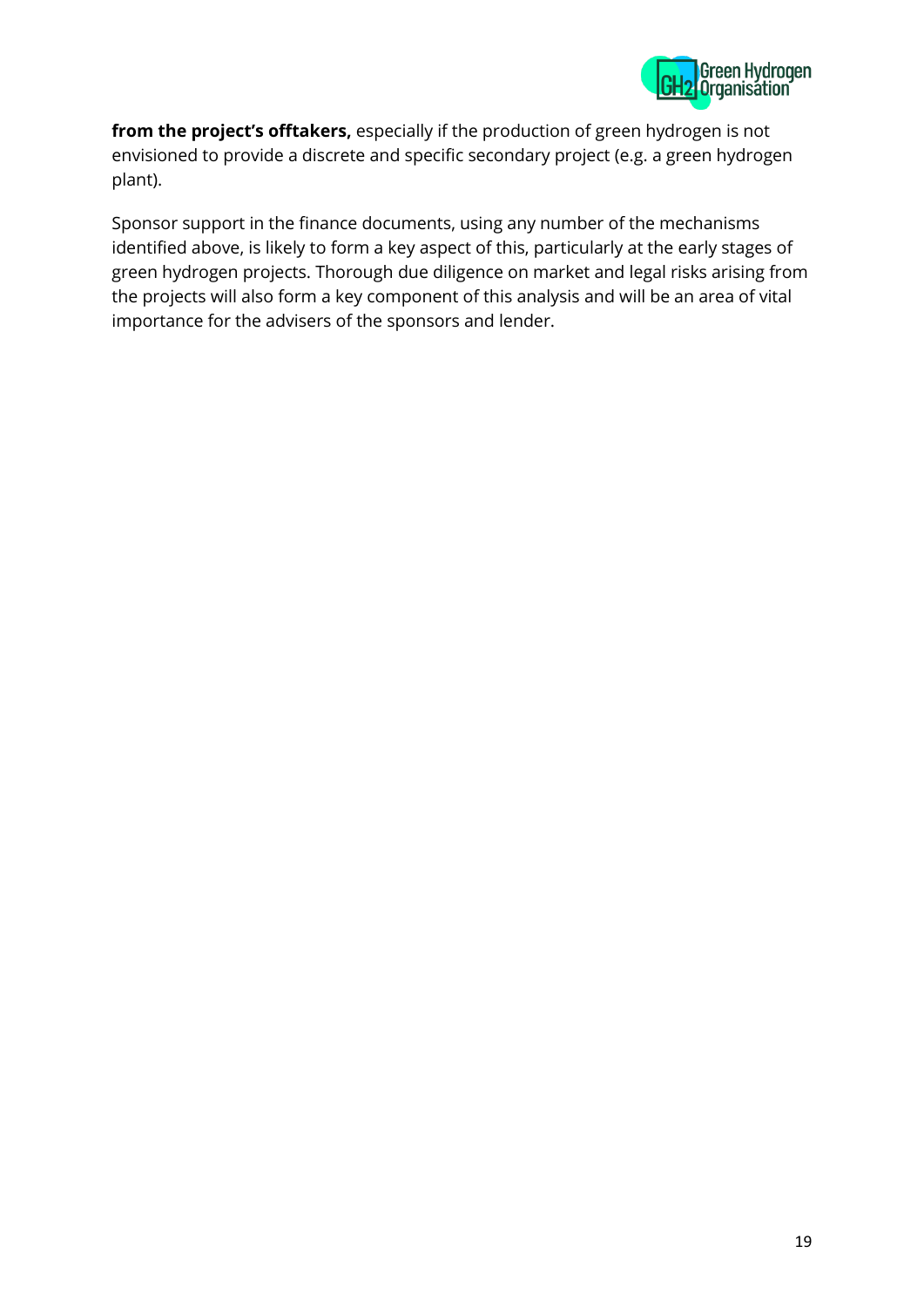

# **Part two: Structuring Project Financings**

# 1. Project Structure

The project finance structure typically revolves around the creation of a special purpose entity, the 'Project '*Company* that holds all of the project's assets, including all of its contractual rights and obligations.

The Project Company is usually a limited liability company, although in some cases it may be a limited partnership.

The equity interest in the Project Company will be held by the sponsors or by at least one intermediate holding company, usually a limited liability company (the Holding Company), and the shares in the Project Company's equity will be pledged to the lenders in the eventual project financing.

While the Holding Company will have a separate legal identity, typically it will not have any business apart from holding the equity of the Project Company. This structure allows for most liability to be contained at the bankruptcy-remote Project Company level, and thus insulates the sponsor (including equity investors in the sponsor).

To ensure that the Project Company is treated as a separate legal entity, it will be necessary to have governance mechanisms at the Project Company level that are independent, including designated officers, at least one independent director, and internal controls and procedures designed to preserve a legal entity distinct from the sponsors and any Holding Company.



# 2. Transaction Documents/Key Project Agreements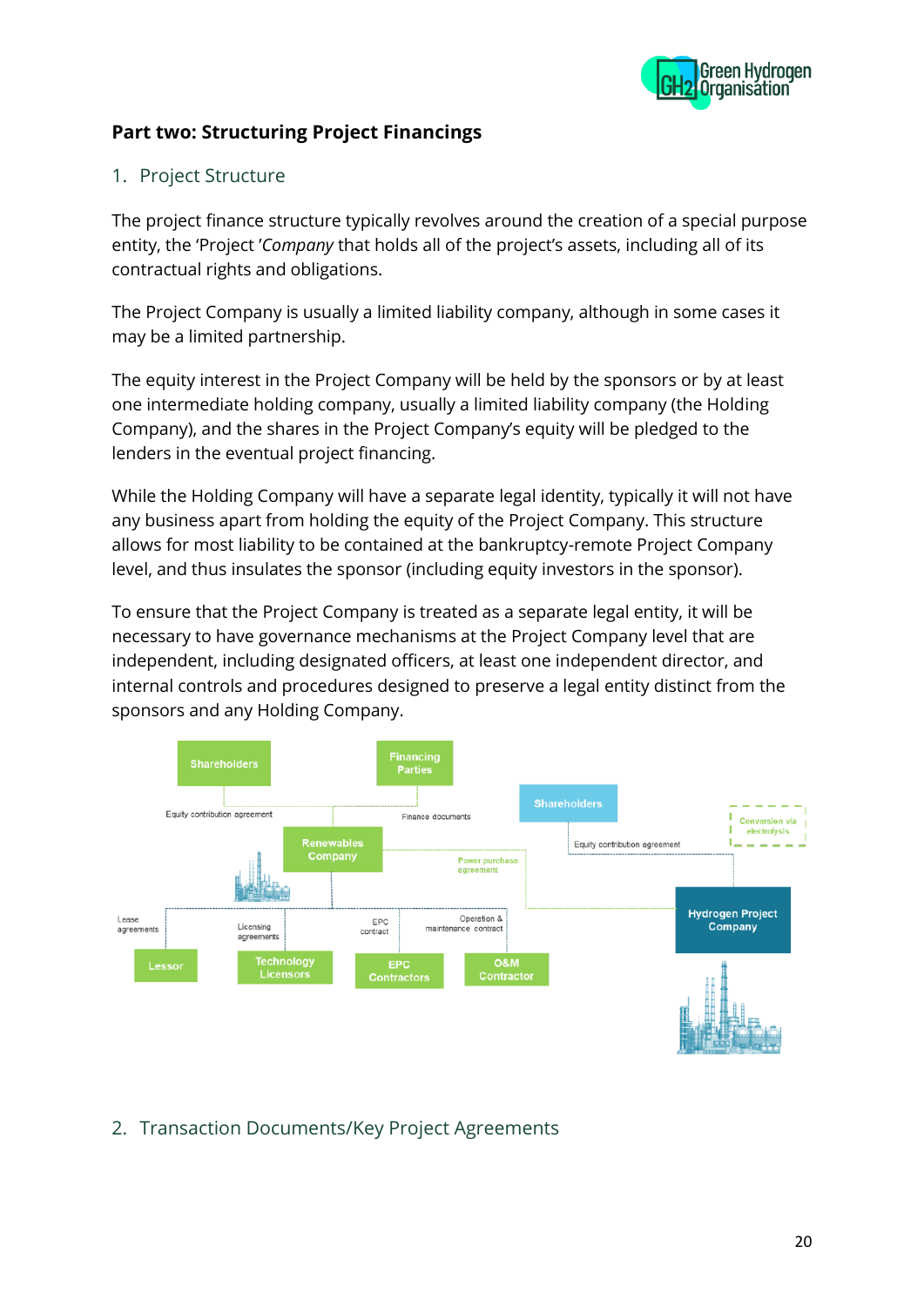

The Project Company will enter into numerous agreements during the course of developing, constructing and operating a project. Such agreements may include PPAs; land lease or usage agreements; construction and installation contracts; a site lease agreement (if the project's land is not owned by the Project Company itself); an interconnection agreement (for projects tied to the electricity grid); agreements for the provision of utility services; agreements for the provision of any feedstock commodities or other inputs; and the necessary price and supply hedging.

The lenders are expected to require those project documents that are material (including by virtue of their value, importance to ensuring certainty of cost, revenue and completion, or ability to replace such agreement etc.) be designated as "Material Project Documents" for the purpose of the finance documents. Such finance documents will include provisions relating to the execution, performance, maintenance, termination, and amendment of the Material Project Documents. Documents will be identified by the lenders and their advisors as Material Project Documents during the diligence process, and the finance documents will set out the key deliverables and milestones for the delivery of the Material Project Documents, to ensure that all project documentation required to support the financing is available as required for the lenders (and when needed by the project).

As further described below, the lenders will require the assignment of the rights of the Project Company in respect of its Material Project Documents and direct agreements with, and legal opinion in respect of, the counterparties to such agreements.

# **a) Hedging**

As noted above, project financing transactions involve a number of risks. For example, the creditworthiness of the counterparty or the possibility that host state's laws are reformed in a way that affects the project's ability to operate or increases costs for the project. Some of these risks, such as risks relating to interest rate, commodity, power or currency fluctuations, can be addressed through hedging products.

It is customary for lenders to require that the Project Company enter into certain hedging arrangements, including interest rate swaps and currency risk. In addition, lenders may require commodity hedging where the project is exposed to raw material fluctuations that would impact its feedstock or the price of its products (such that the project can secure a constant revenue stream). For a green hydrogen project, taking into account the significance of electricity costs for the production of hydrogen, we would expect lenders to require that the electricity price is hedged for at least part of the project's electricity supply requirement, if the Project Company has not entered into a PPA to achieve a fixed or capped price that mitigates such price risk.

#### **b) Financial Covenants**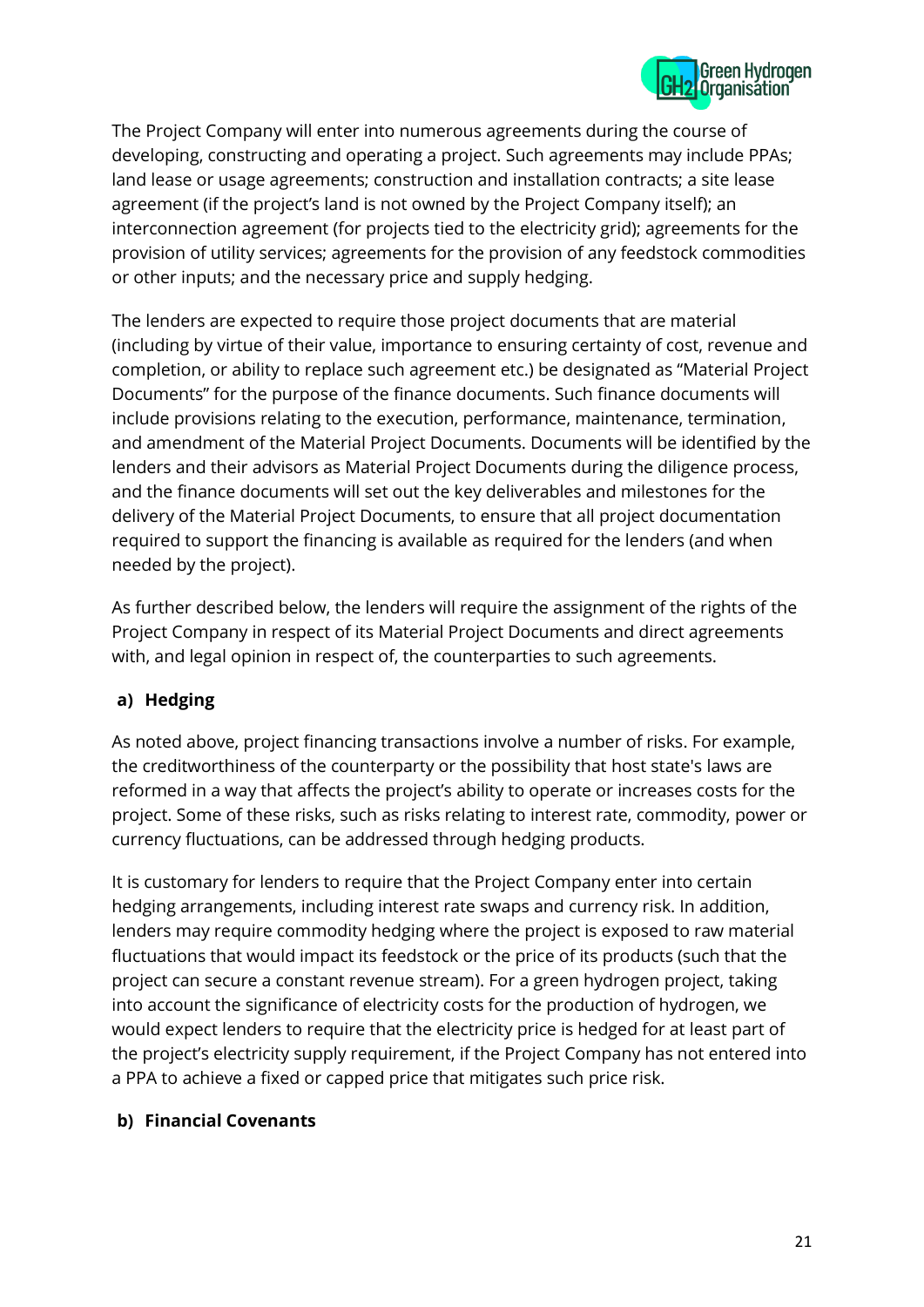

The commercial terms for a green hydrogen project will depend on factors including the geography (country risk), project structure, fiscal regime, creditworthiness of sponsors, and offtakers. A green hydrogen project is initially likely to have less debt capacity than the renewables project(s) providing electricity to the electrolyser and the purchaser of the green hydrogen (e.g., a refinery or steel plant), where there is a long track record of successful financing and clear precedent for the financing. However, where the hydrogen project is for the "captive" supply to a related business or industry, this will influence (and may improve) the lenders assessment of the credit risk and bankability assessment of the project.

It is likely that the first commercial financings will be based on relatively conservative assumptions compared to the typical financing of the renewable energy industry or other gas industries, such as LNG. However, based on experience from other industries / technologies and project financing principles, it is expected that the following key debt structuring criteria and financial covenants to apply (at levels to be agreed):

- Debt Sizing Criteria: Maximum gearing / leverage ratio (debt to equity) in the range of 60% debt to 40% equity to 70% debt to 30% equity.
- Debt Service Cover Ratio ("DSCR"): Calculated as Cash Flow Available for Debt Service (for example, revenue, minus expenses, adjusted for net working capital movements, minus capex, minus tax) ("CFADS") divided by debt service, where debt service is the principal and interest payments due to project lenders (depending on the nature of the offtake arrangements, this could range from1.3:1 (fully contracted) to 1.8:1 (partially contracted or market based). For the purposes of debt sizing, the lenders will apply a "hair cut" to the projected CFADS to determine the implied debt size. The DSCR test may be calculated on a look back (historic) as well as look forward (projected) basis, and may cover different periods (for example 12 month historic versus 6 month historic).
- Financial Covenants: The borrower will undertake or covenant to adhere to certain financial performance standards. These tests will apply for certain specified purposes, such as making a distribution to the equity investors or incurring additional debt, and would typically be set at different levels depending on the purpose.

# **c) Accounts Waterfall and Account Structure**

In project finance transactions, it is the cash flow from the project's operations and assets (rather than the balance sheet of the borrower or its affiliates) that will be the source of debt repayment. Lenders will therefore require certain restrictions on the borrower's access to the project's cash flow and its allocation. All amounts received by the Project Company will generally be applied in accordance with a "cash waterfall" that governs how and when funds are deposited and withdrawn during the construction period and during the operating period. To facilitate this process, amounts are required to be deposited in a master project revenue account, which serves as the top of the metaphorical waterfall, and which is required to be secured in favour of the lenders.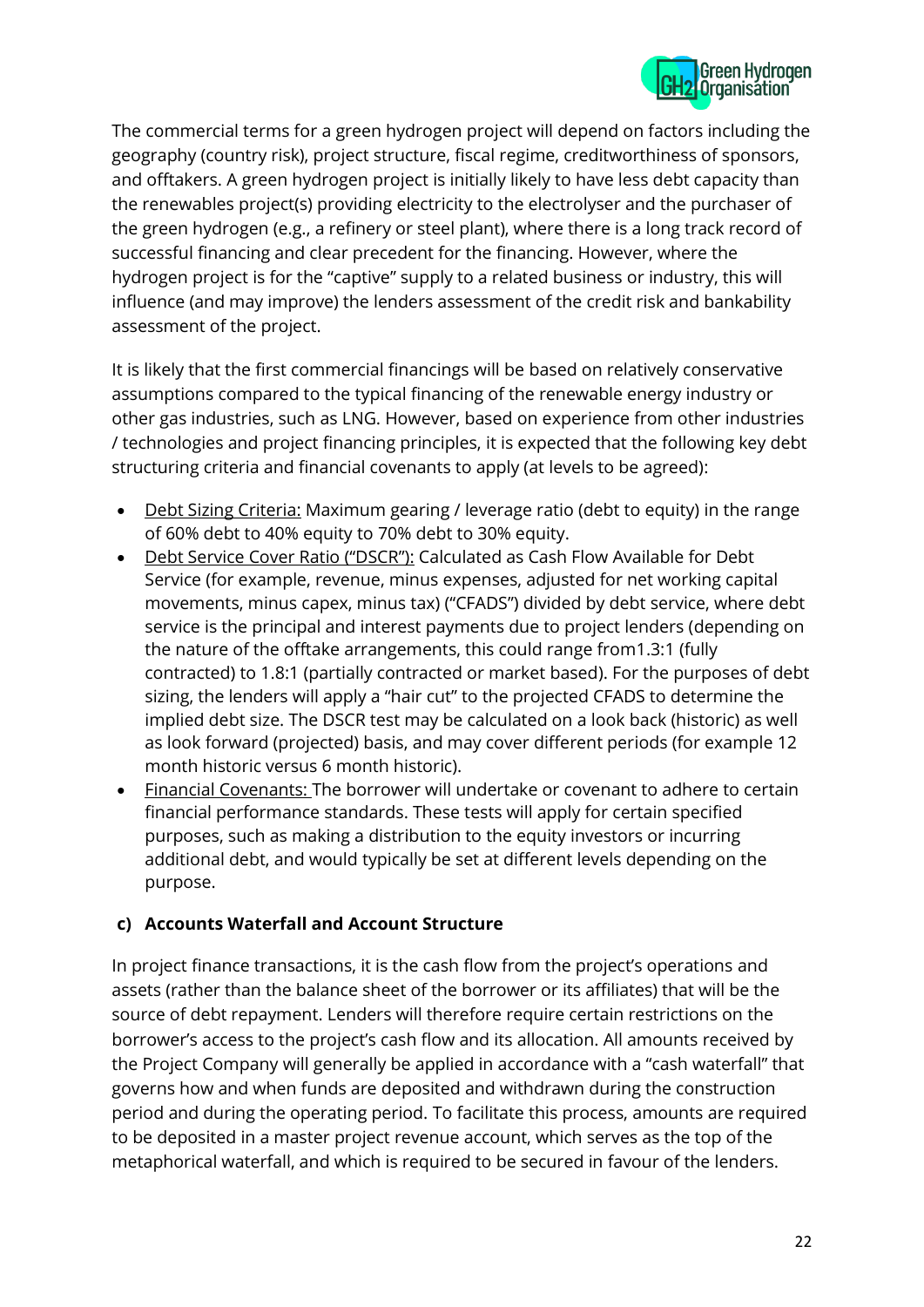

As the money flows down the waterfall it is transferred into segregated secured accounts at each different level and applied or reserved for specified purposes, as described in an accounts or depositary agreement, with any funds remaining at the bottom of the waterfall being paid, assuming that all applicable conditions have been satisfied (which typically would include demonstrating that certain financial covenants are met), to the equity owners of the Project Company as a distribution.

Typically, the project waterfall is structured (roughly) in a manner as described below, with most withdrawals from the waterfall occurring on a monthly or quarterly basis as appropriate to meet the payment obligations of the Project Company (including debt service):

- The first level of payment would be in an amount necessary to pay costs incurred by the Project Company (i.e., construction and/or operation and maintenance expenses depending on the project's stage of development);
- The second level of payment would be to the senior lenders to pay (i) loan fees and expenses, (ii) interest payments, and (iii) principal payments (in this order);
- The third level of payment will be used to fill an account segregated for the purposes of paying future debt service in times of lower project revenues, although once this account has been filled to the level of the required amount no amounts will be taken out at this level (a "Debt Service Reserve Account");
- The fourth level of payment is often referred to as a "cash sweep" pursuant to which the lenders are repaid outstanding principal with a certain percentage of the excess cash (generally one-third or half, which increases in a default scenario) remaining after the operation of the three waterfall levels above;
- The fifth level of the waterfall may operate to fill one or more reserve accounts, often designated for future major maintenance or other purposes, but once the reserve account is filled with the required amount no amounts will be taken out at this level, other than to pay for maintenance capex, when required. The sizing of the maintenance reserve account will be informed by the technical advisers' report and the financial model. A maintenance reserve account is expected to be required for a green hydrogen project taking into account the degradation of the electrolyser(s);
- The sixth level of the waterfall may be used to repay the holders of subordinated debt, if applicable; and
- The seventh level of the waterfall allows for cash remaining after amounts have been removed at the higher levels to be paid to the equity holders of the Project Company in the form of an equity distribution, assuming there are no defaults and that financial tests are met.

While every project waterfall will operate somewhat differently and many will have features unique to specific project and financing arrangements, the waterfall operation outlined above is generally standard in project financing arrangements.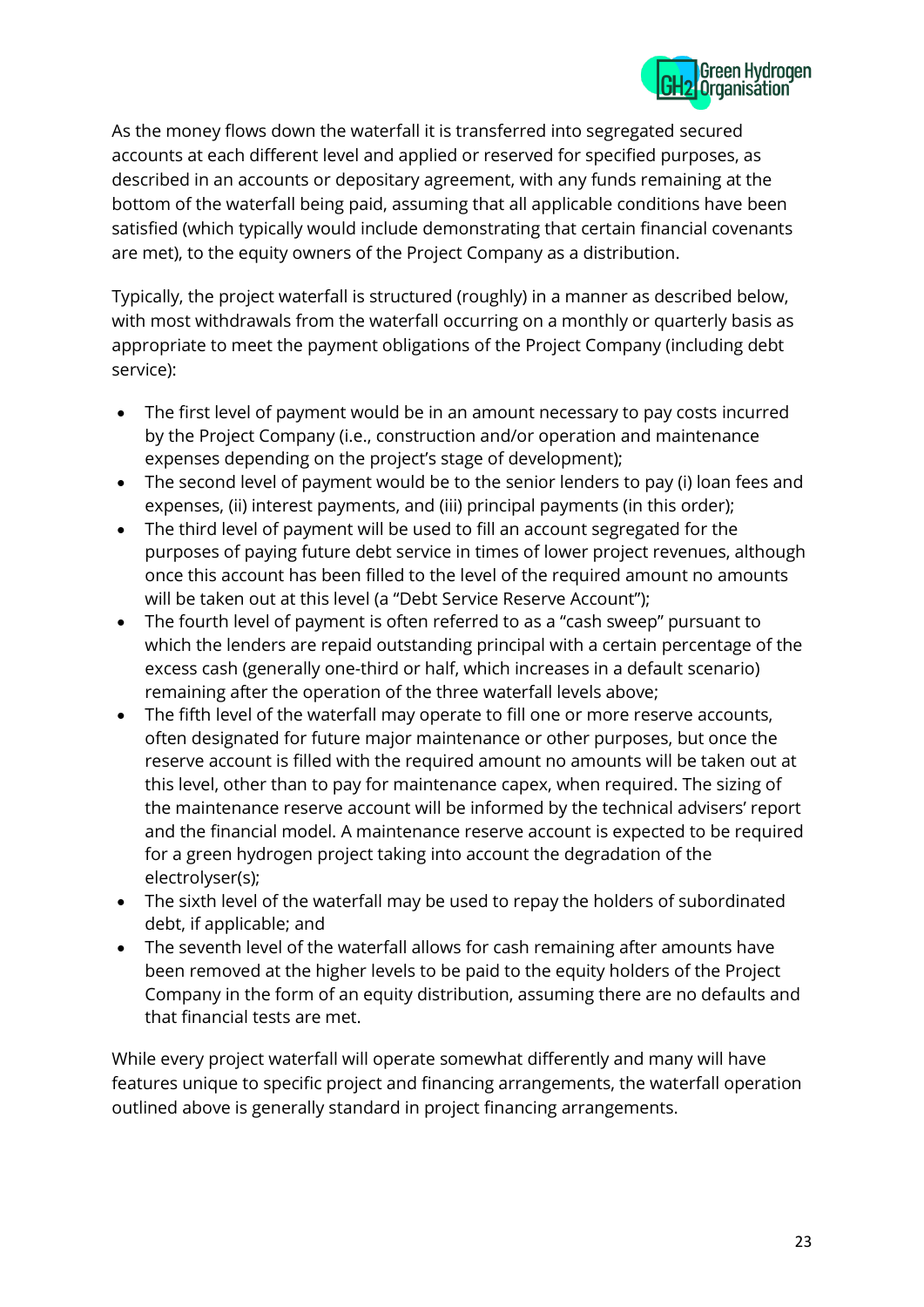

Subject to the requirements imposed under the host state's laws, all project accounts will be maintained with a reputable bank in a jurisdiction that is familiar to the lenders. The secured parties will benefit from security over such accounts.

# **d) Security Arrangements**

In the majority of large international project financings, lenders will benefit from a comprehensive security package consisting of substantially all of the Project Company's assets. However, in most jurisdictions (including U.S. jurisdictions and England), the description of the security package in the Security Agreement or Debenture will not simply state "all assets of the Project Company," but rather will list all of the Project Company's assets by category.

A typical English law security package includes a combination of:

- assignments of key project agreements and project insurances and reinsurances;
- mortgage over the project site, buildings, plant and equipment;
- security interest (under English law, fixed and floating charges) over project;
- asset security interest (under English law, charges) over project bank accounts; and
- share pledges over the sponsors' equity interests in the Project Company.

Similar security will also be granted over the shares of all holding companies of the borrower and all of their respective assets. As noted above, often each sponsor will utilize a separate holding company to hold its ownership interests in the borrower. This means that the list of security documents can become quite extensive.

The type of security required is generally market and jurisdiction-specific. Local security packages outside of U.S. or English law can feature further variations and could include a duty to provide certain guarantees, such as parent company guarantees. The characteristic of the host states legal system (including the strength of its judiciary) will also influence the type(s) of security that may be required. Not all jurisdictions recognize foreign judgments for the purpose of enforcing onshore security and/or guarantees. In addition, legal systems in certain jurisdictions are considered by lenders to unpredictable, resulting in onshore enforcement proceedings that are often timeconsuming, costly and of questionable effectiveness.

The lenders' offshore security package is essential to reducing these legal and political risks, as the lenders may exercise security enforcement remedies over the offshore holding company, together with any offshore accounts and other offshore assets in the event that remedies are unavailable in the host state (for example, owing to political instability). This permits lenders to take control of the onshore borrower / Project Company by controlling (and potentially selling) the shares in its parent holding company(ies) without needing to enforce directly against onshore assets. It is therefore advantageous to the lenders for the borrower to setup offshore holding companies and to maintain and fund offshore accounts governed by the law governing the finance